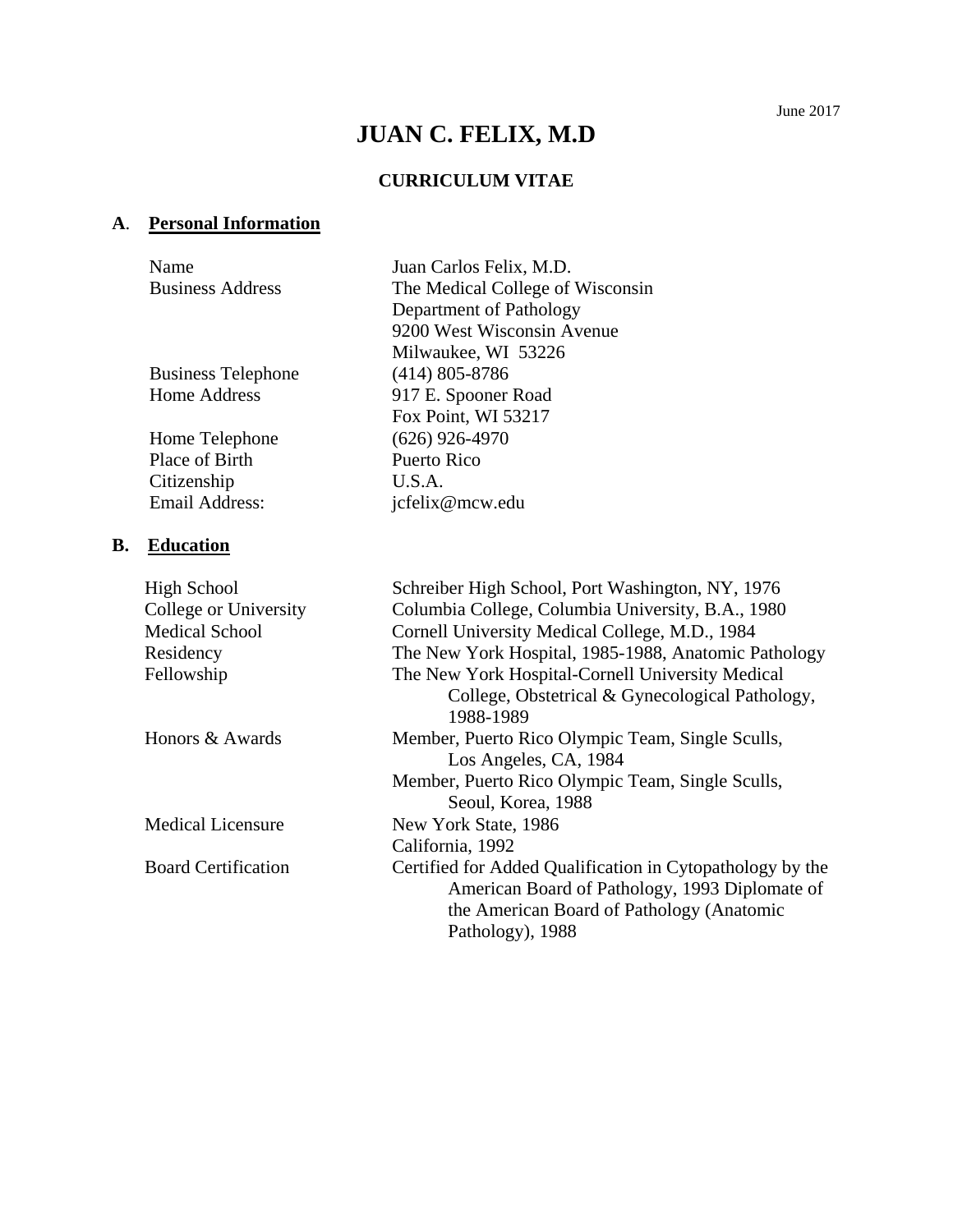#### **C. Professional Background**

#### **Academic Appointments**

Assistant Professor of Pathology, Cornell University, 1989-1992

- Assistant Professor of Clinical Pathology and Obstetrics and Gynecology, Keck School of Medicine, USC, 1992-1995
- Associate Professor of Clinical Pathology and Obstetrics & Gynecology, Keck School of Medicine, USC, 1995-2001

Professor of Clinical Pathology and Obstetrics & Gynecology, Keck School of Medicine, USC, 2002-2017

Professor of Pathology, Medical College of Wisconsin, 2017-present

# **Clinical Appointments**

 Attending Pathologist and Cytopathologist, The New York Hospital, 1989-1992 Attending Pathologist and Cytopathologist, Los Angeles County Women's and Children's Hospital, 1992-2009 Chief, OB-GYN Pathology, LAC-USC Medical Center, 1994-present Director of Surgical Pathology, Los Angeles County Women's and Children's Hospital, 1994- 2009 Acting Chief of Anatomic Pathology, Department of Pathology and Laboratory Medicine, LAC-USC, 2004-2005 Interim AP Chief, University Hospital and Norris Cancer Center, 2010-2011 Chief, Anatomic Pathology, Keck Medical Center of USC, 2011-2013 Associate Director of Operations and Quality in Anatomic Pathology, LAC+USC Medical Center, 2013-2014 Chief of Cytopathology, LAC-USC Medical Center, 2007-2017 Director of Cytopathology Fellowship, 2007-2017 Chief of Anatomic Pathology and Vice-Chair, Department of Pathology, Medical College of Wisconsin, 2017-present

# **Specific teaching responsibilities, 1992-present**

Director, Year 1 and 2 Human Reproduction Course

- Director, Molecular Pathology Rotation for residents and fellows in the Departments of Pathology and Gynecology
- Multidisciplinary labs on GYN/reproductive system for Year II Medical students Lectures for use postgraduate course in gynecological and obstetrical pathology
- Daily sign-out and case review and didactic lectures to residents and fellows

Monthly conference to Pathology fellows/residents

Bi-weekly conferences to GYN residents/fellows

 Elective teaching: Immunohistochemistry and molecular biology/PCR to graduate students

Review cases with cytotechnologists

Scientific Director, Basic Health International 2008-present.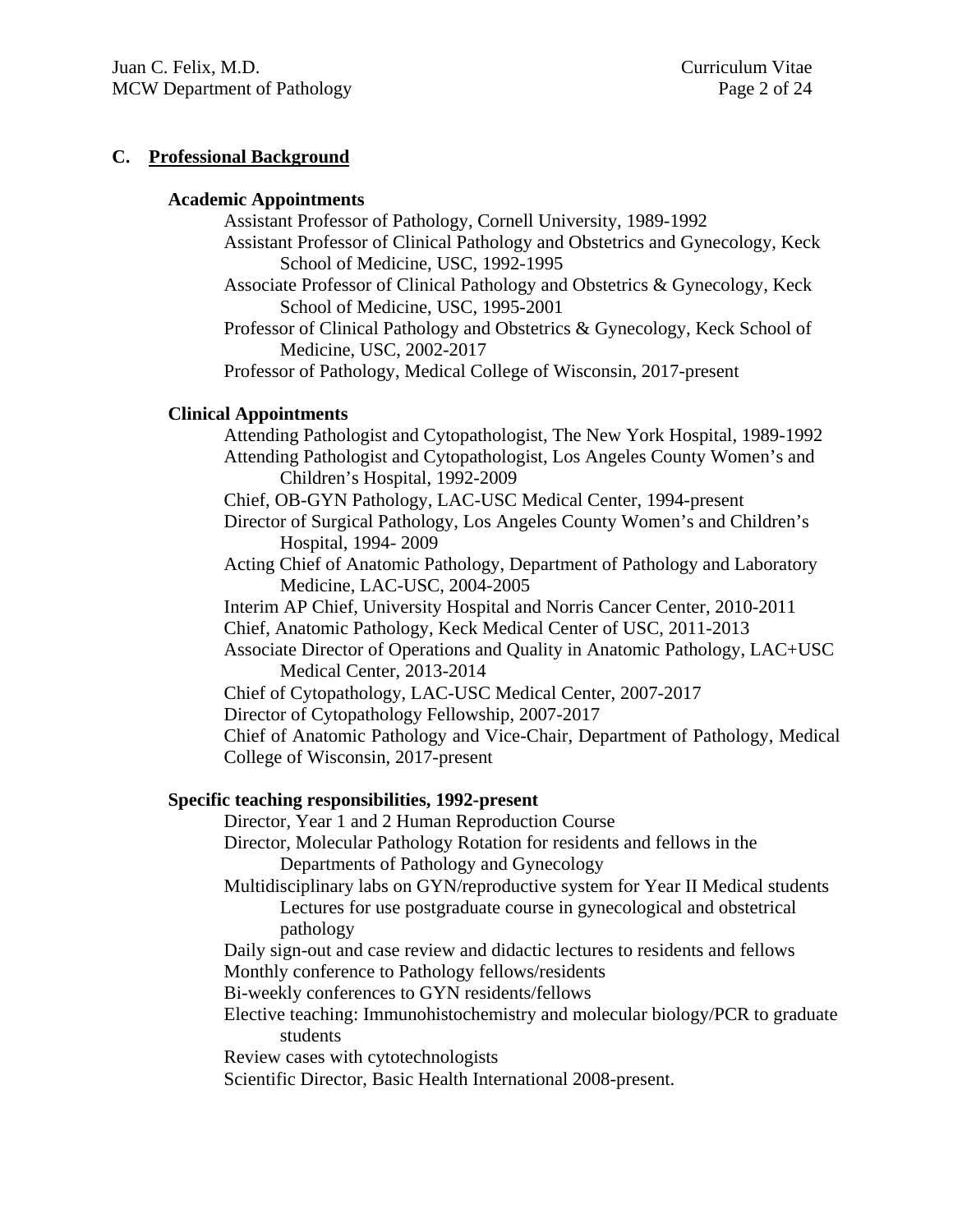#### **Specific administrative responsibilities**

 Director of Pathology, LAC-USC Women's and Children's Hospital, 1994-2009

 Director of Molecular Pathology, Women's and Children's Hospital, 1994-2009

Director of Resident Recruitment, Los Angeles County Women's and Children's Hospital, 1998-2002

Chief of Anatomic Pathology, Keck Medical Center of USC, 2011-2013

 Associate Director of Operations and Quality in Anatomic Pathology, LAC+USC Medical Center, 2013-2014

Director of Cytopathology Fellowship, LAC+USC 2007-2017

Chief of Cytopathology, LAC+USC, 2007-2017

Director of USC Labs, Outreach Anatomic Pathology, 2010-present.

#### **Other employment or activity**

 Director of Anatomic Pathology, ASCP Pathology Update, November 1993 Director of Annual USC Postgraduate Review Course for Gynecologic Pathology Speaker Workshop on Loop Electrosurgical Excision Procedures, Los Angeles County-Harbor UCLA Medical Center, March 1993

Director, cervical cancer screening and treatment for the homeless. Community Health Fair for the homeless. Los Angeles, CA, 2000-2009.

Cervical cancer screening at McLaughlin Indian Health Center for the Native American Pap Initiative, scientific consultant 2000-2005**.** 

Advisory Committee Service Award presented to J.C. Felix by U.S. Food and Drug Administration in recognition of distinguished service Hematology and Pathology Devices Panel Center for Devices and Radiological Health, Apr. 1998 – Feb. 2002

Medical Director, Pathnet Laboratory, Van Nuys, CA, 2002-2008 Regional Medical Director, Laboratory Corporation of America, Jan. 2010-2012 Scientific Director, Basic Health International 2008-present.

#### **Expert Reviewer**

 Contraception, 1993- present Obstetrics & Gynecology, 1994-present Gynecologic Oncology, 1994-present Applied Immunohistochemistry & Molecular Morphology, 1999-present

#### **Committee Memberships/Local**

Member, Education Policy Committee Representative for the Department of Pathology,

Keck School of Medicine USC, 1992-1994

Member, Credentials and Peer Review Committee, Department of Pathology, LAC+USC Medical Center, 1993-present

Member, Women's Hospital Quality Assurance Committee, LAC+ USC Medical Center 1992-2008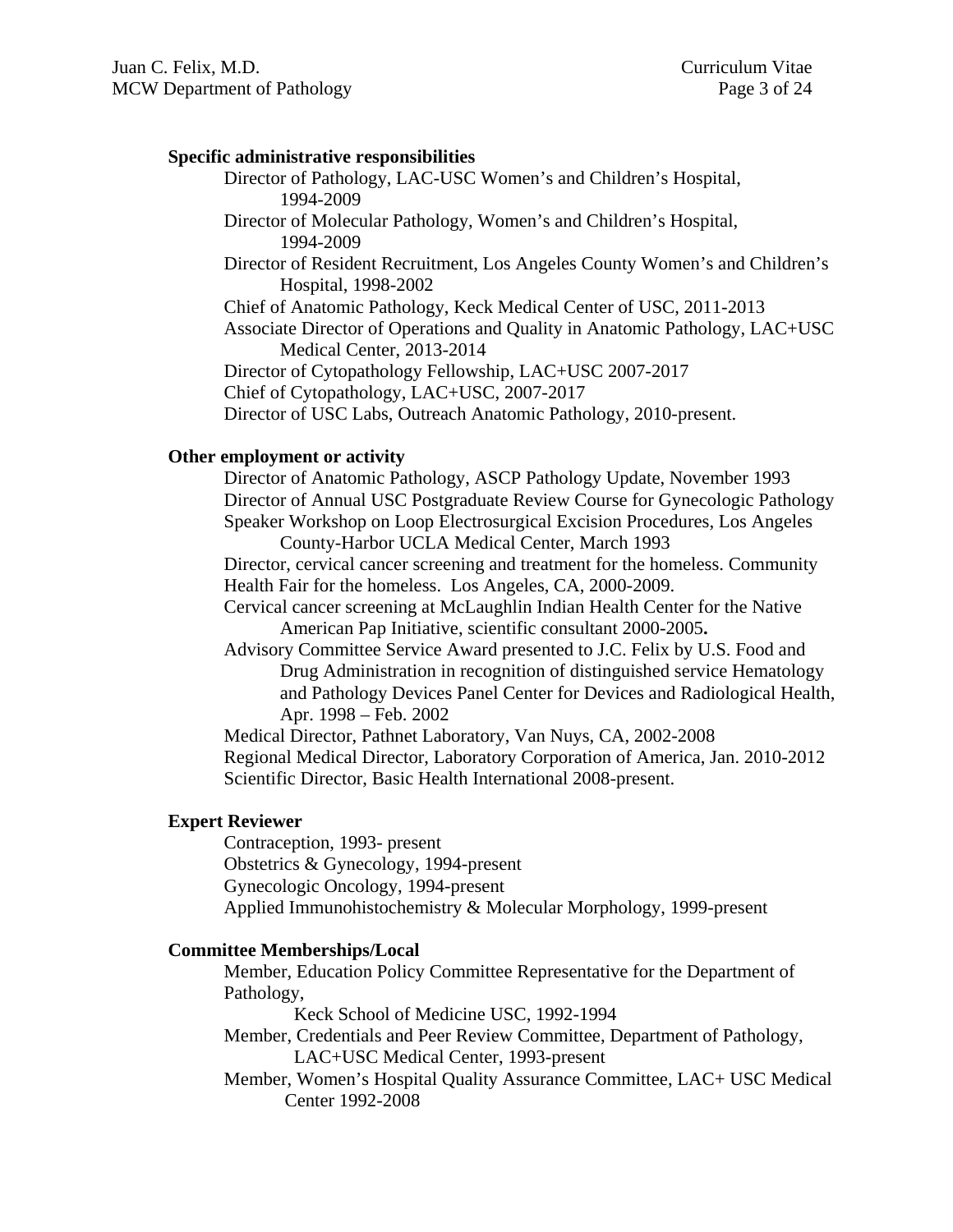Member, Curriculum Revision Committee, Keck School of Medicine USC 1999- 2005 Co-Chair, Reproduction Systems Committee, 2000 to 2017 Member, USC Department of Pathology Promotions Committee, 2010-2017

## **D. Society Memberships**

#### National

 Member, National Association for the Advancement of Science, 1982-present Member, New York State Medical Society, 1984-present Member, American Society of Clinical Pathology, 1992-present Member, American Society of Investigational Pathology, 1992-present Member, Gynecologic Oncology Group, 1992-present Member, American Society of Colposcopy and Cervical Pathology Clinical Practice Guidelines, 1998 to present Member, FDA Hematology and Pathology Devices Committee, 1997-present

### **E. Consultantships**

#### **National**

Consultant, IMPATH (Human Papillomavirus), 1990 to 1999 Consultant, Novo Nordisk Pharmaceuticals, 1994 to 1999 Consultant, CYTYC Corporation, 1996 to 2006 Consultant, Morphometrix Corporation, 1997 to 1999 Consultant, Rhone Poulenc Rhorer Pharmaceuticals, 1998 to 2000 Consultant, 3M Pharmaceuticals, 1998 to 2003 Consultant, Organon Pharmaceuticals, 2000 to 2008 Consultant, LifeSpex Corporation, 2000 to 2007 Consultant, Merck, 2004 - 2008 Consultant, Hologic Corporation 2004-2013

#### **F. Research Activities**

#### **Major Research Interests**

- 1. Investigation in human papillomavirus, pathogenesis and pathobiology, 1988- present
- 2. Diagnosis and treatment of preinvasive lesions of the uterine cervix, 1991- present
- 3. Pathobiology of endometrial adenocarcinoma and its precursors, 1992-present
- 4. Effect of estrogen replacement therapy on the endometrium of postmenopausal women, 1994-present
- 5. Biological markers of progression in Gestational Trophoblastic Disease, 1998 to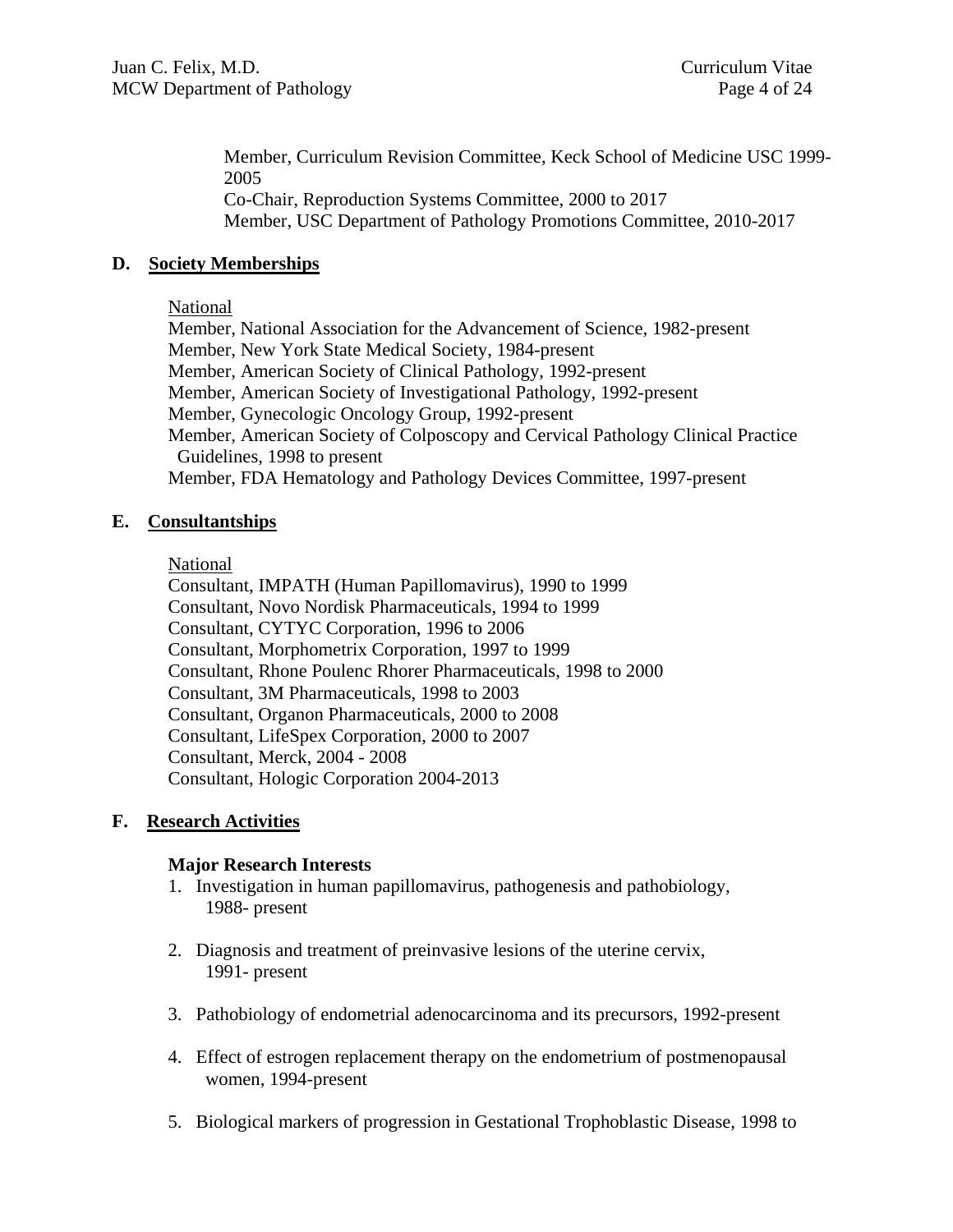present

- 6. Role of prostaglandin EP3 receptors in myometrial contractility, 1999 to 2005
- 7. Cervical cancer prevention in Low and Middle Income Countries, 2006-present

#### **Current Funding**

"Cryopen: An innovative treatment for cervical precancer" Co-investigator, 20% effort. NIH/ UH2-UH3 award 614-SUB. 2014-2018.

#### **Past Funding**

"Role of EP3 Isoforms in Myometrial Contractility" Co-investigator, 20% effort, NIH / R01 HD 40917-01, 2003-2006.

Nonoxynol-9 effect on human endometrium in vivo and in vitro. Co-investigator 10% effort. NIH/ RO3 HDO 47322, 2004-2207.

Prospective, randomized, placebo-controlled study of mifepristone for the prevention of breakthrough bleeding in new starters of depo-medroxyprogesterone acetate. Coinvestigator 10% effort NIH/ RO-1 HD 43189, 2005-2008.

Nonoxynol-9 effect on human endometrium in vivo and in vitro. Co-investigator 10% effort. NIH/ RO3 HDO 47322, 2004-2207.

 "A Case Control Study of Ovarian Cancer in the County of Los Angeles," National Cancer Institute, RO1 CA61132-01. Role: Pathology reviewing histopathology, Collaborator, 10% effort. Dates and cost of entire project: 8/1/93- 7/31/98, \$1,500,610.

The Health Foundation Research Award, Principal Investigator, The effect of phenytoin on human papilloma virus associated lesions. 1988 – 1990**,** \$120,000.

Winston Foundation Grant Award Recipient Principal Investigator: Human Papilloma Virus in lesions of the lower genitourinary tract, 1988-1990, \$150,000.

# **INTELLECTUAL PROPERTY**

1. Goharkhay N, Wing DA, Naidu Y, **Felix JC**. Prostaglandin receptor isoforms in the regulation of labor (provisional U.S. patent).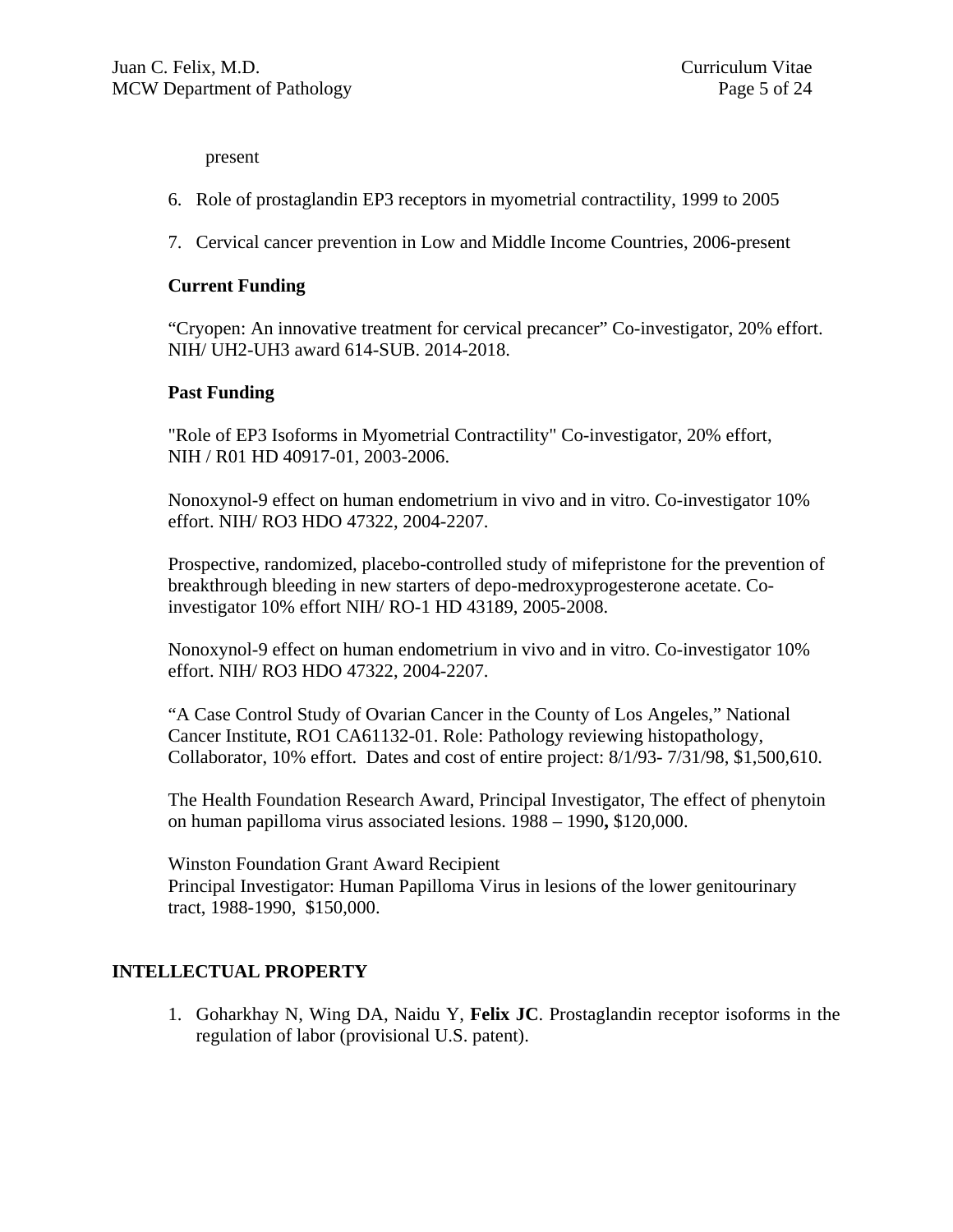#### **EDITORIAL BOARDS**

| Contraception                | $2006 - 2012$    |
|------------------------------|------------------|
| Applied Immunohistochemistry | $2007$ – present |

#### **INVITED SPEAKERSHIPS**

- Invited lecturer on Human Papillomavirus in the female genital tract, Universidad de Bilbao, Colegio de Medicina de Barcelona, and Universidad de Madrid, Spain, June 1990
- Invited speaker on Adenocarcinoma of the uterine cervix, University of Southern California, Department of Pathology Ground Rounds, 1993
- Invited speaker on Endometrial proliferation in post-menopausal women on hormone replacement therapy, University of Southern California, Department of OB/GYN Grand Rounds, 1995
- Invited speaker on cervical adenocarcinoma diagnosis and treatment, University of California, Department of OB/GYN, 1997
- Invited speaker on Adenocarcinoma of the uterine cervix, Stanford University, Department of OB/GYN Grand Rounds, 1998
- Invited speaker on the Role of HPV in the diagnosis and triage of patients with abnormal Pap smears, University of California Los Angeles, Department of Pathology Grand Rounds, 1998
- Invited speaker at the University of Texas-Houston Health Science Center, Department of OB/GYN, Grand Rounds, 1999
- Invited speaker at the California Campus of California Pacific Medical Center, Department of OB/GYN, Grand Rounds, 1999
- Invited speaker at the Shirley Nissen Lectureship Series for the Orange County OB/GYN Society, 1999
- Invited speaker at the University of California Irvine, Department of OB/GYN Grand Rounds, 1999

Invited panelist at the FDA Hematology and Pathology Devices Meeting, Rockville, MD, 1999

Invited speaker Cancer in Women: A Comprehensive Scientific Symposium on the Gynecologic Malignancies (NOCC) on Pre-invasive and Invasive Cancer of the Cervix, San Diego, 2000

Invited panelist at the FDA Microbiology Devices Meeting, Gaithersburg, MD, 2000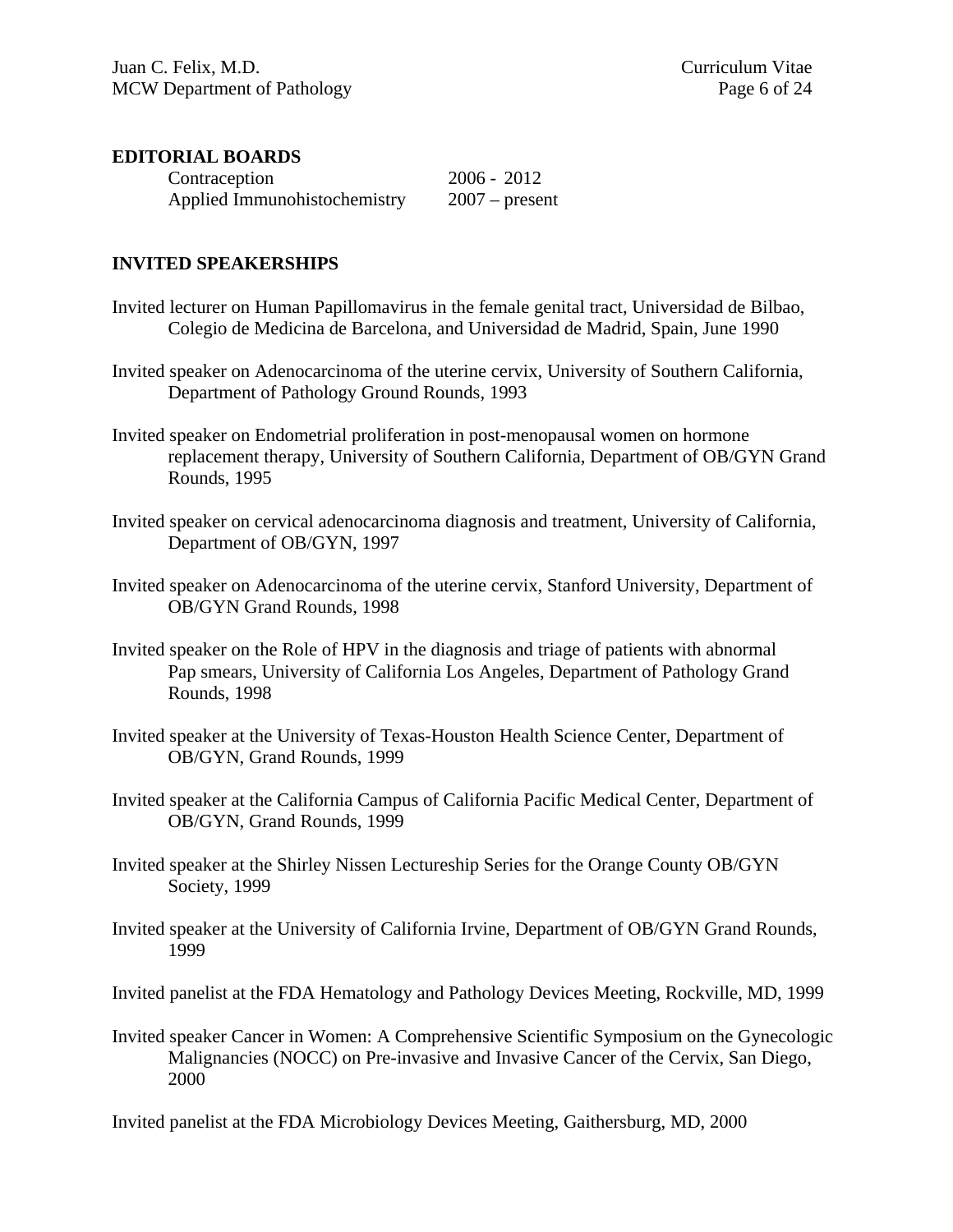- Invited speaker at the Taiwan Association of Obstetrics and Gynecology: Cervical Screening, Taipei, Taiwan, March 2001
- Invited speaker at the Veteran's General Hospital, Department of Obstetrics and Gynecology: Current Investigation and Application of Immunomicroscopic Study in Gynecologic Cancers, Taipei, Taiwan, March 2001
- Invited speaker on Cervical Cancer Screening for the Medical Education Speakers Network, Van Nuys, CA, April 2001
- Invited speaker on Colposcopic Precursors for the Medical Education Speakers Network, Baldwin Park, CA, April 2001
- Invited speaker on Improving Accuracy of Cervical Cancer Screening for OB/GYN Section Meeting, Dallas, Texas, May 2001
- Invited speaker on Endometrial Hyperplasia Therapeutic Option for Women Desiring Fertility for the Medical Education Speakers Network at St Joseph's Hospital. Orange, CA, June 2001
- Invited speaker at the Centers for Disease Control and Prevention (CDC), Prevention Research Centers Programs (PRC) Grant Review Panel Meeting, Atlanta, Georgia, June 2001
- Invited participant on HPV DNA Testing: Early Identification of Women with Cervical Neoplasia for the Medical Education Speakers Network, Los Angeles, CA, July 2001
- Invited lecturer on Gynecologic Cytology Past, Present and Future and Future by the National Cervical Cancer Coalition, Las Vegas, Nevada, August 2001
- Invited speaker at the 29<sup>th</sup> Annual Institute and Conference for the National Black Nurses Association, Los Angeles, CA, August 2001
- Invited panelist on HPV Testing: The Standard of Care for the Triage of ASCUS for the ThinPrep Faculty Consultants' Training Program, Keystone, Colorado, August 2001
- Invited speaker at the Investigators Meeting for Endometrial Study, Istanbul, Turkey, September 2001
- Invited speaker on Cervical Cancer and Cervical Cancer Screening for the Medical Education Speakers Network, Covina, CA October 2001
- Invited speaker on Cervical Cancer for the Medical Education Speakers Network, Los Angeles, CA, October 2001
- Invited speaker on Diagnosis, Management and Prognosis of the Endometrial Hyperplasia, Los Angeles, CA, November 2001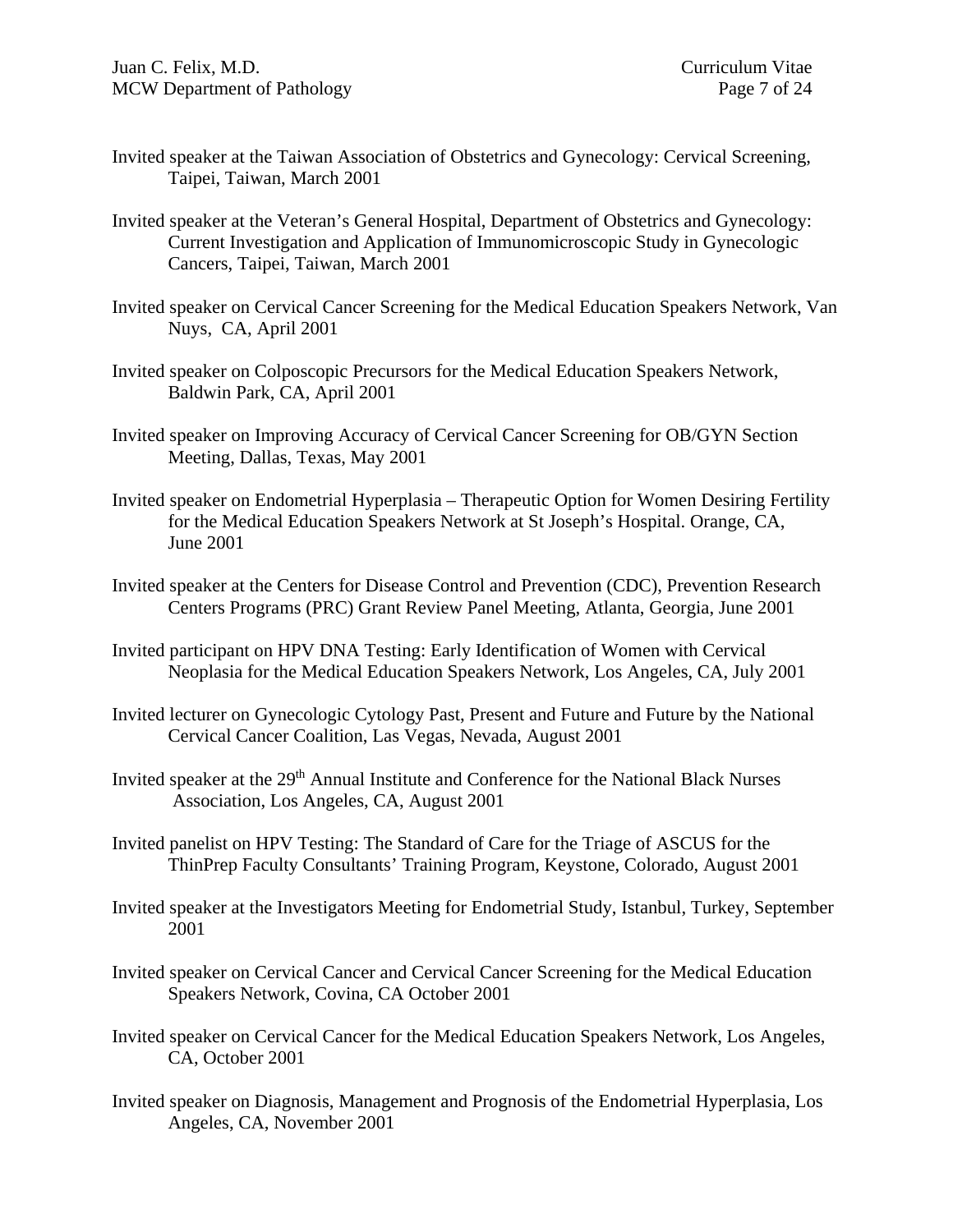- Invited speaker on Advances in Cervical Screening at the Denver Health Medical Center Campus, Department of OB-GYN Grand Rounds, Denver, Colorado, January 2002
- Invited speaker on the New Bethesda Classification at the Keck School of Medicine, University of Southern California Women's and Children's Hospital, Department of OB/GYN Grand Rounds, Los Angeles, CA, January 2002
- Invited lecturer on Advances in Cervical Screening at Cytology Services Group, Brotman Medical Center, Culver City, CA, January 2002
- Invited speaker on ASCCP Guidelines for the Management of the Abnormal Pap Smear at the Keck School of Medicine, University of Southern California Women's and Children's Hospital, Department of OB/GYN Grand Rounds, Los Angeles, CA, February 2002
- Invited speaker on Advances in Cervical Screening at Stanford University Hospital Grand Rounds, Stanford, CA, February 2002
- Invited lecturer on Cervical Screening in the New Millennium at St. Louis University St. Mary's Health Care Center Department of OB-GYN Grand Rounds, St. Louis, Missouri, February 2002
- Invited panelist at the FDA Microbiology Panel Meeting Gaithersburg, MD, March 2002
- Invited speaker at the 6<sup>th</sup> Annual Women's Cancer Center Great Debates, Pap Smear ThinPrep v. Cytobrush at the Ruoff Resort at Squaw Creek, Lake Tahoe, CA, March 2002
- Invited speaker by Watson Pharmaceutical on Controversies and Challenges in Interpreting Abnormal Pap Smear at Newport Coast, CA, March 2002
- Invited speaker on Update on Screening and Triage of the Abnormal Pap Smear a CME by the NOCC at the Carolyn Marks Memorial Annual Scientific Symposium, Miami Beach, FL, March 2002
- Invited speaker on Management of the Abnormal Pap ASCUS/AGUS in West Hills Hospital, West Hills, CA, April 2002
- Invited speaker on Abnormal Pap for USC's Community Hospital Network at Suburban Medical Center in Paramount, CA, April 2002
- Invited speaker on The New Bethesda Management of Abnormal Pap Smears for Cytology Association of San Antonio, San Antonio, Texas, April 2002

Invited speaker at Medispectra Pivotal Investigators Meeting, Waltham, MA, April 2002

Invited speaker at the IV Encuentro Nacional De Medicos Colposcopistas III Curso Internacional de Colposcopia, Ixtapa- Zihuatanejo, Gerrero, May 2002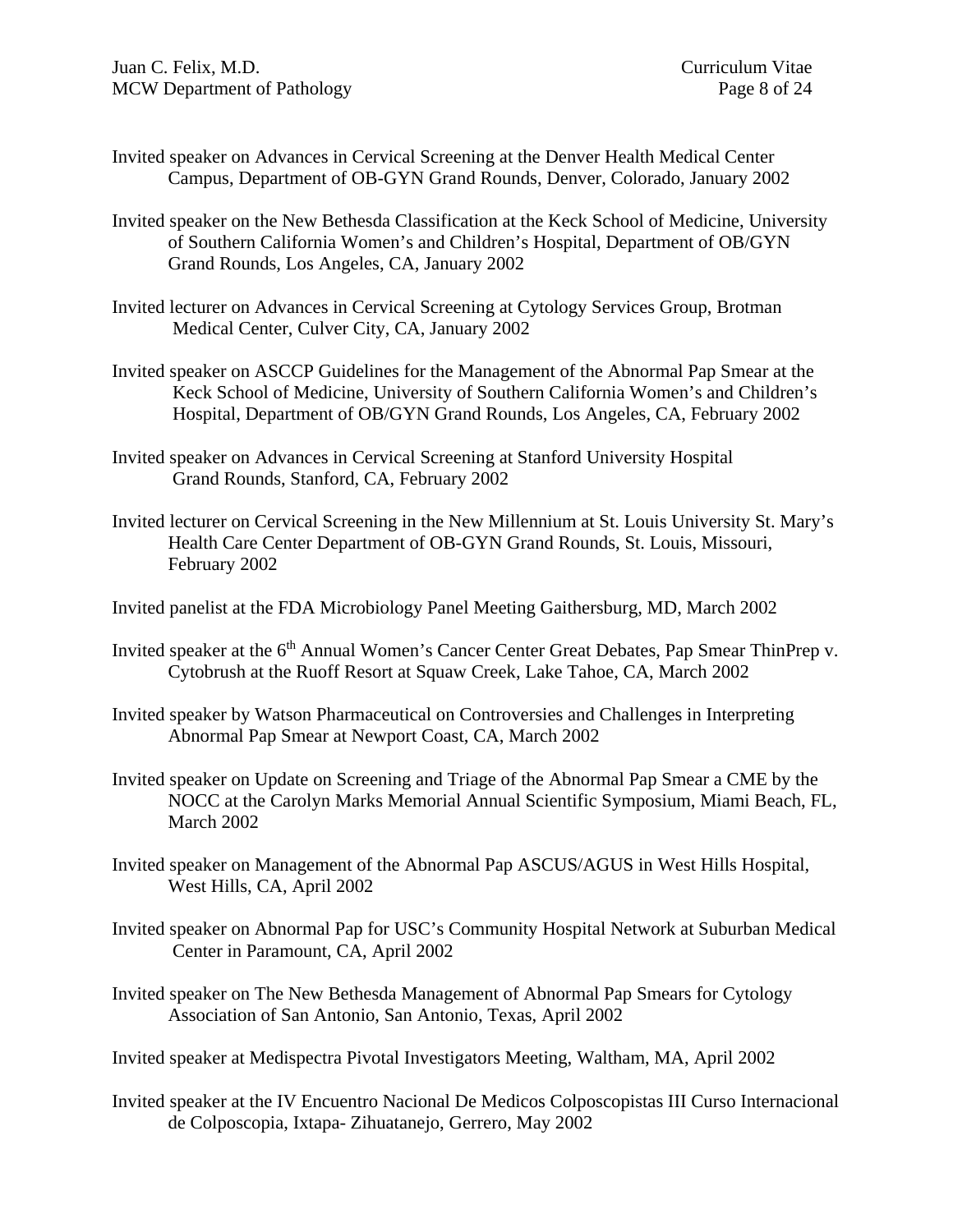- Invited speaker at the ACOG 50<sup>th</sup> Annual Clinical Meeting, The Science Behind the Effectiveness of In-Vivo Screening a CME symposium Shedding a New Light on Bethesda III: New Technologies in Cervical Screening, Los Angeles, CA, May 2002
- Invited speaker on Update on Pap Smear Testing for the Medical Education Speakers Network, Sun Valley, CA, June 2002
- Invited speaker on Management of AGUS for the Medical Education Speakers Network, Baldwin Park, CA, June 2002
- Invited speaker on Management of Cervical Cancer Precursor Lesions for the Medical Education Speakers Network, Lancaster, CA, July 2002
- Invited speaker on Bethesda Guidelines at the Iowa's Annual Family Planning Conference, Des Moines, Iowa, Iowa, September 2002
- Invited speaker on Bethesda 2002 and ASCCP at the 32<sup>nd</sup> Annual Meeting Texas Society of Cytology, San Antonio, Texas, September 2002
- Invited speaker on Management of Abnormal Pap at Harbor-UCLA for the Women's Health Care Nurse Practitioner Program Torrance, CA, September 2002
- Invited speaker on Updates to the Bethesda System: 2002 at the OB/GYN The Cutting Edge, Universal City, CA, October 2002
- Invited speaker on Management of Abnormal Pap Smears for the Women's Health Care Practice Update and Certification Course, San Pedro, CA, October 2002
- Invited speaker on Diagnosis and Prognosis of Endometrial Hyperplasia for the Los Angeles County University of Southern California Medical Center and the Keck School of Medicine of the University of Southern California, Department of Pathology and Laboratory Medicine Grand Rounds, Los Angeles, CA, November 2002
- Invited speaker on a Summary of LA County Mobile Pap Services and establishment of regional working groups for LA County Department of Health Services Cervical Cancer Planning Council Conference Santa Barbara, CA, November 2002
- Invited speaker on HPV and Cervical Neoplasia for the California Family Health Council Women's Health Update Burlingame, San Francisco, November 2002
- Invited speaker on Pathology and Neoplasia for Keck School of Medicine, University of Southern California Women's and Children's Hospital, Los Angeles, CA January 2003
- Invited speaker on Emerging Concepts in Uterine Contractility During Labor for the Neonatology Fellowship Program, University of Southern California Los Angeles, CA, January 2003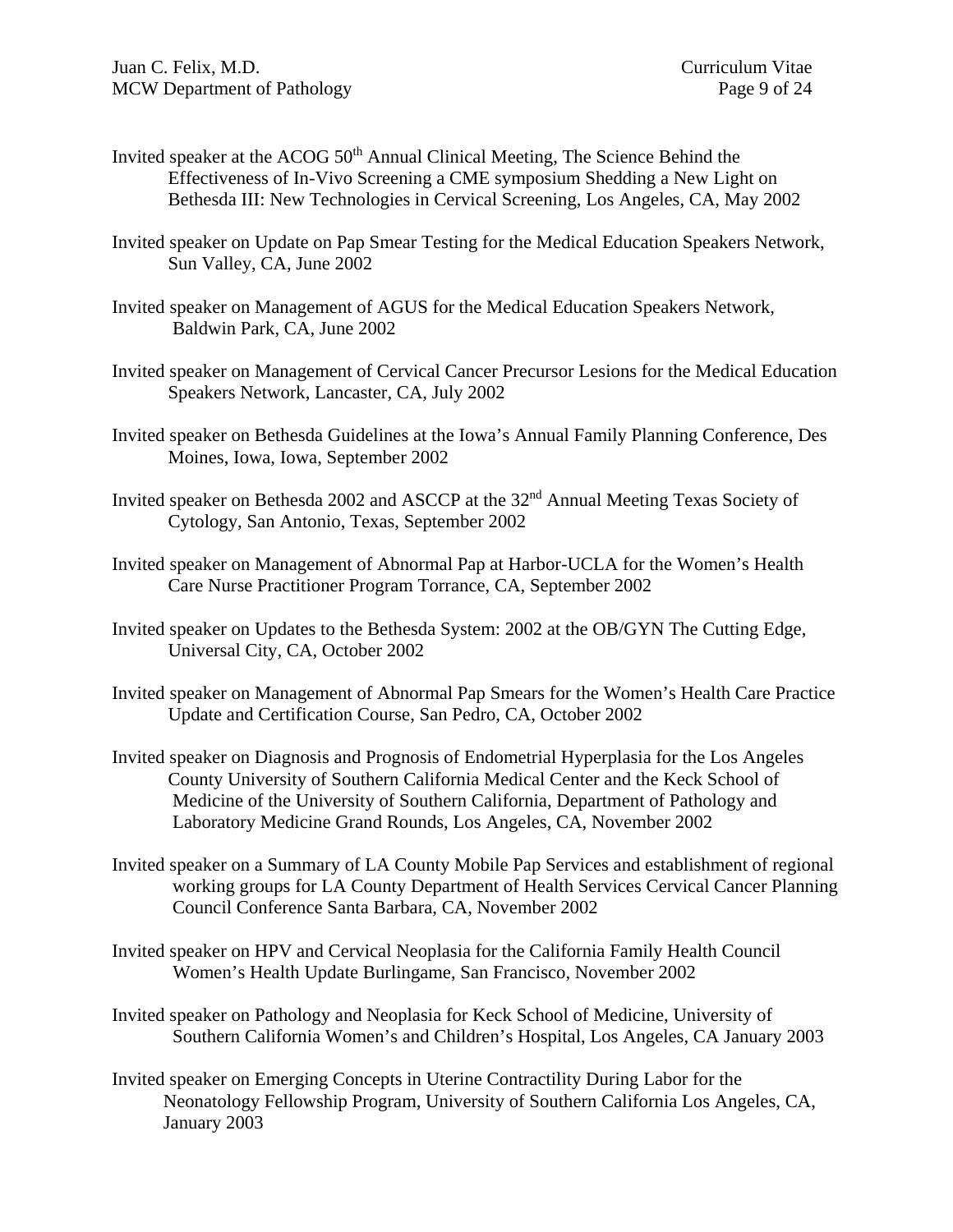- Invited speaker on Cervical Cancer for the Los Angeles County Harbor-UCLA Medical Center, Department of OB-GYN Grand Rounds, Torrance, CA January 2003
- Invited speaker on Update on Screening and Triage of the Abnormal Pap Smear at the Women's Cancer SGO's 34<sup>th</sup> Annual Meeting, New Orleans, Louisiana January 2003
- Invited speaker on Management of Endometrial Hyperplasia at the Keck School of Medicine, University of Southern California Women's and Children's Hospital, Department of OB/GYN Grand Rounds, Los Angeles, CA February 2003
- Invited speaker on Update on Pap smears a CME Program for the Medical Education Speakers Network at St. Jude Medical Center, Fullerton, CA February 2003
- Invited speaker on Pap Smears and HPV at the Common Problems in Primary Care 2003. 29<sup>th</sup> Annual Review Course for USC Department of Family Medicine Keck School of Medicine and the Los Angeles County Chapter California Academy of Family Physicians Los Angeles, CA, March 2003

Invited speaker on Bethesda III for Planned Parenthood, Des Moines, Iowa, March 2003

- Invited speaker via Teleconference on Cytology Management Guidelines for Bethesda III for The University of Texas Health Science Center San Antonio, Texas March 2003
- Invited speaker on HPV Clinical Update for the 2003 Solvay Pharmaceuticals, Inc Preceptorship, Women's Health Harbor UCLA, Torrance, CA April 2003
- Invited speaker, Management of endometrial cancer precursor lesions, Pacific Coast Obstetrical and Gynecological Society, 2007 Annual Meeting
- Invited speaker, Cervical cancer precursor lesions: diagnosis and treatment. Sociedad de colposcopia Mexicana, 2008 Monterrey, Mexico
- Invited speaker, Management of abnormal Pap, Pacific Coast Obstetrical and Gynecological Society, 2009 Annual Meeting
- Invited speaker, Human papillomavirus, past, present and future, Pacific Coast Obstetrical and Gynecological Society, 2011 Annual Meeting
- Course Director, Cervical cancer prevention in Central America, Congreso Internacional del Cancer Cervical, 2012 San Salvador, El Salvador
- Invited speaker, Post-surgical endometriosis, a preventable condition. Pacific Coast Obstetrical and Gynecological Society, 2013 Annual Meeting
- Course Director, Cervical cancer prevention in Central America, Congreso Internacional del Cancer Cervical, 2013 Panama City, Panama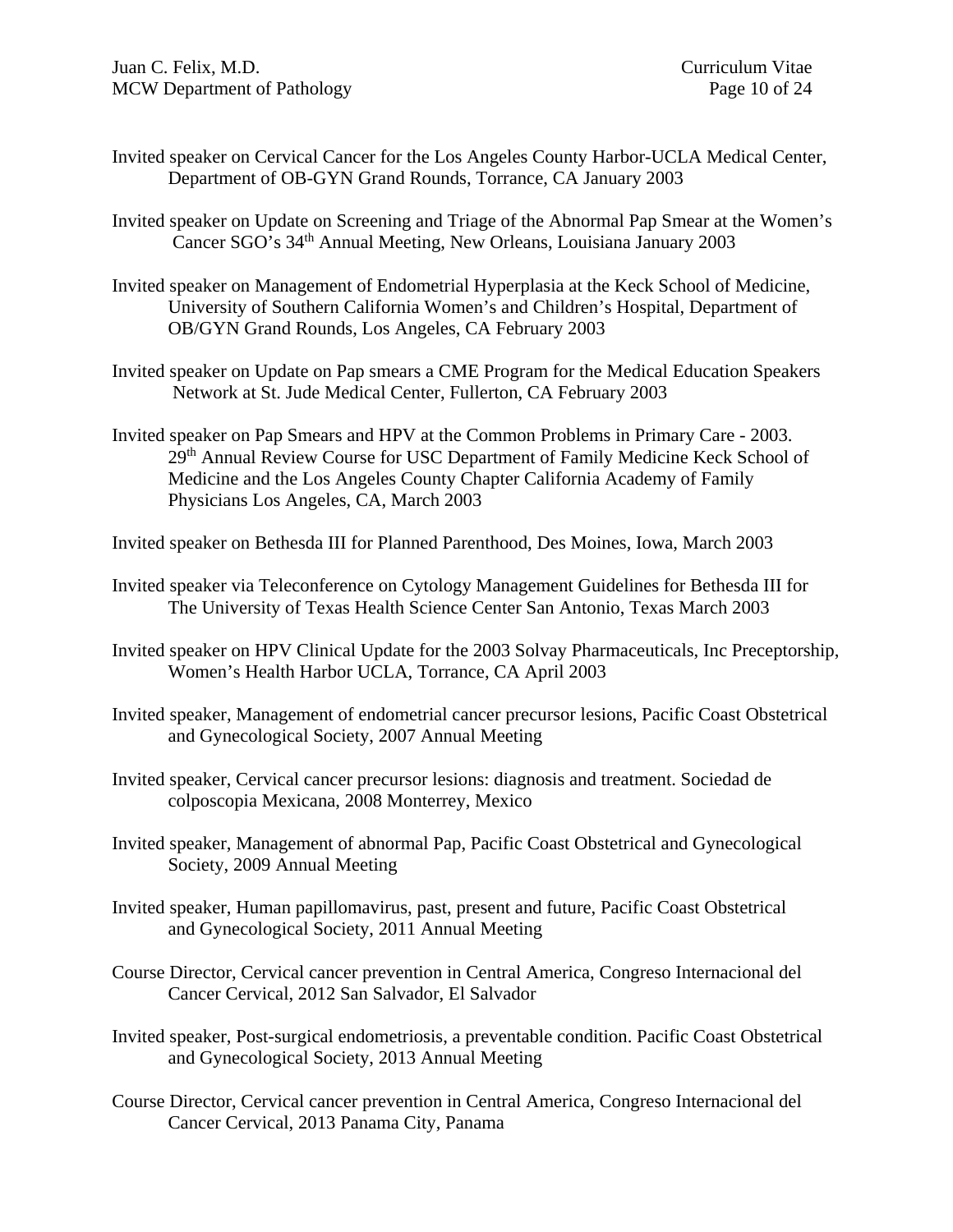Invited speaker, Salvadoran Cervical Cancer Prevention Committee. The value of Primary HPV screening in cervical cancer prevention. August 2014 San Salvador, El Salvador

Course Director, Cervical Cancer Therapy in Low and Middle Income Countries. International Papillomavirus Convention, August 2014. Seattle, WA

Invited speaker, Establishing a cervical cancer prevention program in rural El Salvador. Central American Association of Obstetrics and Gynecology, San Salvador, November 2015

Invited speaker, Technologies in HPV detection and Management of recurrent/persistent CIN. Honduran Colposcopy Society, Tegucigalpa, February 2016

Invited speaker, HPV Survellance, Sunshine Seminar 2016, Rio Mar, Puerto Rico August 2016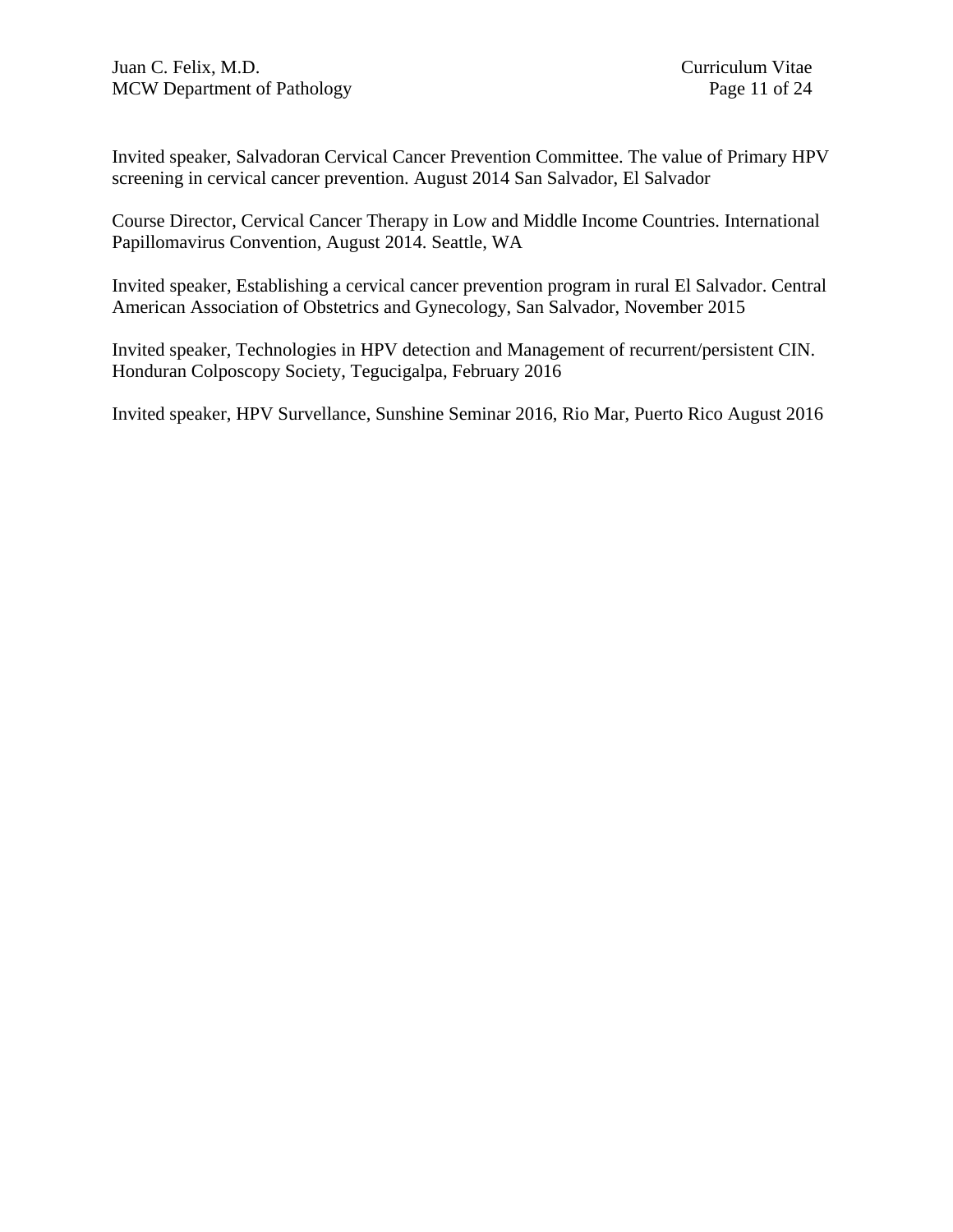#### **BIBLIOGRAPHY**

#### **Peer Reviewed**

- 1. Knisely AS, Magid MS, **Felix JC**, Singer BD: Parathyroid hemorrhage in perinatally lethal osteogenesis imperfecta. J Pediatr 1988 May;112(5):720-5.
- 2. Wilkes MS, Fortin AH, **Felix JC**, Godwin TA, Thompson WG: Value of necropsy in acquired immunodeficiency syndrome. Lancet 1988 Jul 9;2(8602):858.
- 3. McDougall CJ, Ngoi SS, Goldman IS, Godwin T, **Felix JC**, DeCosse JJ, Rigas B: Reduced expression of HLA class I and II antigens in colon cancer. Cancer Res. 1990 Dec 15;50(24):8023-7.
- 4. Petito CK, Morgello S, **Felix JC,** Lesser ML: The two patterns of reactive astrocytosis in postischemic rat brain. J Cereb Blood Flow Metab 1990 Nov;10(6):850-9.
- 5. Wilkes MS, Link RN, Jacobs TA, Fortin AH, **Felix JC**: Attitudes of house officers toward the autopsy. J Gen Intern Med 1990 Mar-Apr;5(2):122-5.
- 6. Borda ES, Sterin- Borda LJ, Pascual JO, Gorelick G, **Felix JC**, von Kreuter BF, Santos-Buch CA: Trypanosoma cruzi attachment to lymphocyte muscarinic cholinergic and beta adrenergic receptors modulates intracellular signal transduction. Mol Biochem Parasitol 1991 Jul;47(1):91-100.
- 7. Lungu O, Sun XW, **Felix JC**, Richart RM, Silverstein S, Wright TC: Relationship of human papillomavirus type to grade of cervical intraepithelial neoplasia. JAMA 1992 May 13;267(18):2493-6.
- 8. **Felix JC**, Cote RJ, Kramer EE, Saigo P, Goldman GH: Carcinoma of Bartholin's gland: Histogenesis and the etiological role of human papillomavirus. Am J Pathol 1993 Mar; 142(3): 925-33.
- 9. **Felix JC**, von Kreuter BF, Santos-Buch CA: Mimicry of heart cell surface epitopes in primary anti-trypanosome cruzi Lyt 2+ T lymphocytes. Clin Immunol Immunopathol 1993 Aug; 68(2):141-6.
- 10. **Felix JC,** Wright TC: Analysis of lower genital tract lesions clinically suspicious for condylomata using in situ hybridization and the polymerase chain reaction for the detection of human papillomavirus. Arch Pathol Lab Med 1994 Jan;118 (1):39-43.
- 11. Duggan BD, **Felix JC**, Muderspach LI, Tsao JL, Shibata DK: Early mutational activation of the c-Ki-ras oncogene in endometrial carcinoma. Cancer Res 1994 Mar 15;54(6): 1604-7.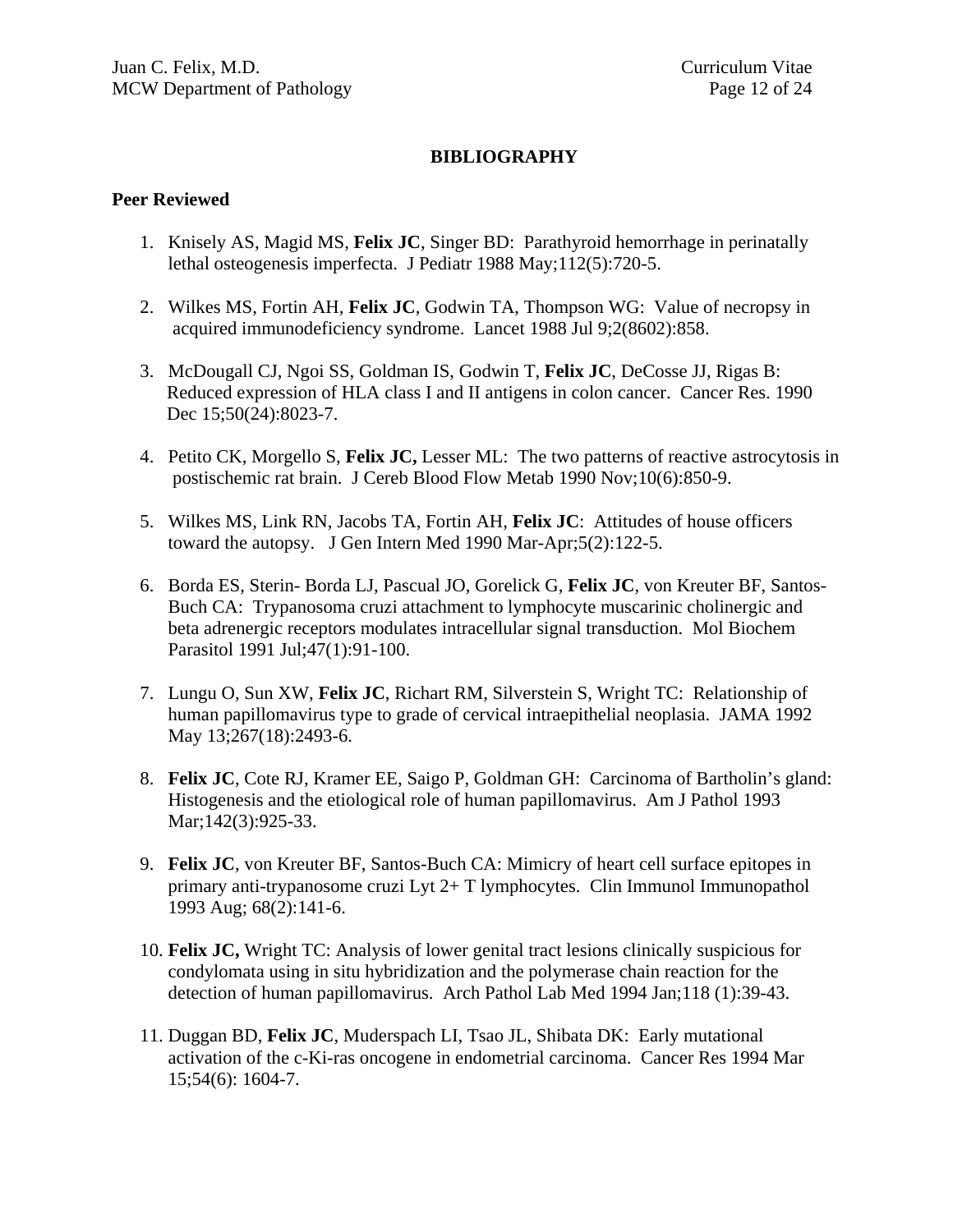- 12. Duggan BD, **Felix JC**, Muderspach LI, Tourgeman D, Zheng J, Shibata D: Microsatellite instability in sporadic endometrial carcinoma. J Natl Cancer Inst 1994 Aug 17;86(16): 1216-21.
- 13. **Felix JC**, Muderspach LI, Duggan BD, Roman LD: The significance of positive margins in loop electrosurgical cone biopsies. Obstet Gynecol 1994 Dec;84(6):996-1000,
- 14. Kobak WH, Roman LD, **Felix JC**, Muderspach LI, Schlaerth JB, Morrow CP: The role of endocervical curettage at cervical conization for high grade dysplasia. Obstet Gynecol 1995 Feb;85(2):197-201.
- 15. Martin-Hirsel A, Walker M, **Felix JC**: Possible acquired resistance to cervical dysplasia. Cervix 1995;13:47-50.
- 16. Sun XW, Koulos JP, **Felix JC**, Ferenczy A, Richart RM, Park TW, Wright TC: Human papillomavirus testing in primary cervical screening. Lancet 1995 Sep 2;346\_8975):636.
- 17. Park TW, **Felix JC**, Wright TC: X chromosome inactivation and microsatellite instability in early and advanced bilateral ovarian carcinomas. Cancer Res 1995 Nov 1;55(21): 4793-6.
- 18. Saffari B, Jones LA, el-Naggar A, **Felix JC**, George J, Press MF: Amplification and overexpression of HER-2/neu (c-erbB2) in endometrial cancers: correlation with overall survival. Cancer Res 1995 Dec 1;55(23):5693-8.
- 19. Cheng PC, Gosewehr JA, Kim TM, Velicescu M, Wan M, Zheng J, **Felix JC,** Cofer KF, Luo P, Biela BH, Godorov G, Dubeau L: Potential role of the inactivated X chromosome in ovarian epithelial tumor development. J Natl Cancer Inst 1996 Apr 17;88(8):510-8.
- 20. Wan M, Sangiorgi F, **Felix JC**, Dubeau L: Association of BRCA 1 expression with gonadotropin-responsive cells. Lancet 1996 Jul 20;348(9021):192-3.
- 21. Cheng P, Schmutte C, Cofer KF, **Felix JC**, Yu MC, Dubeau L: Alterations in DNA methylation are early, but not initial, events in ovarian tumorigenesis. Br J Cancer 1997; 75(3):396-402.
- 22. DeCherney AH, Dougherty WR, **Felix JC**, Rodgers KE, Girgis W, Abiko M, diZerega GS: Expression of cyclin protein after thermal skin injury in a guinea pig model. J Burn Care Rehabil 1997 Jul-Aug;18(4):292-8.
- 23. Lukas J, Groshen S, Saffari B, Niu N, Reles A, Wen WH, **Felix JC**, Jones LA, Hall FL, Press MF: WAF1/Cip 1 gene polymorphism and expression in carcinomas of the breast, ovary and endometrium. Am J Pathol 1997 Jan;150(1):167-75.
- 24. **Felix JC,** Farahmand S: Endometrial glandular proliferation and estrogen receptor content during the normal menstrual cycle. Contraception 1997 Jan;55(1):19-22.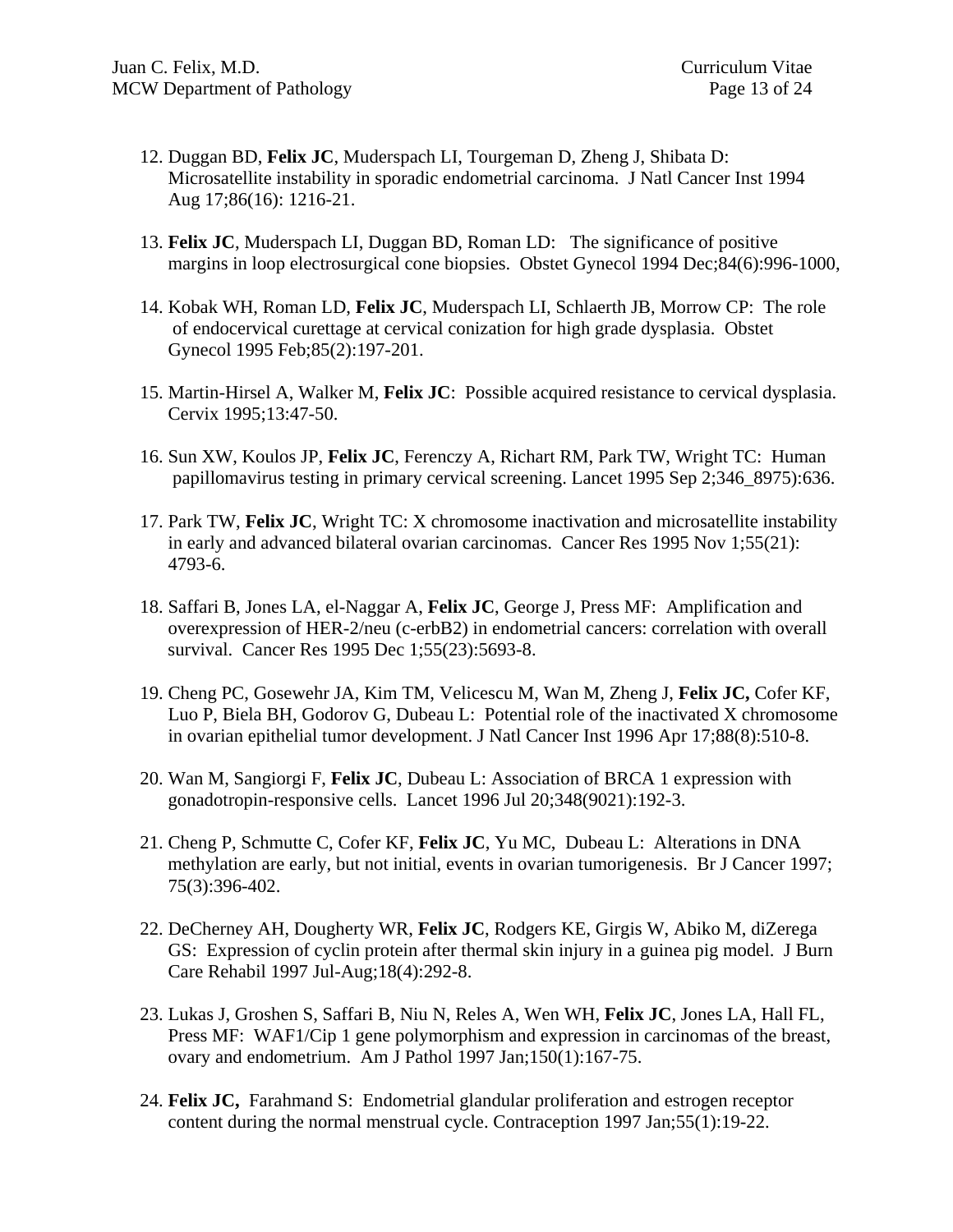- 25. Wan M, Li WZ, Duggan BD, **Felix JC**, Zhao Y, Dubeau L: Telomerase activity in benign and malignant epithelial ovarian tumors. J Natl Cancer Inst 1997 Mar 19;89(6):437-41.
- 26. Pike MC, Peters RK, Cozen W, Probst-Hensch NM, **Felix JC**, Wan PC, Mack TM: Estrogen-progestin replacement therapy and endometrial cancer. J Natl Cancer Inst 1997 Aug 6;89(15):1110-6.
- 27. Muderspach LI, Curtin JP, Roman LD, Gebhardt JA, Klement V, Qian D, Morrow CP, **Felix JC**, Formenti SC, Muggia FM: Carboplatin as a radiation sensitizer in locally advanced cervical cancer: a pilot study. Gynecol Oncol 1997 May;65(2):336-42.
- 28. Rodgers KE, DeCherney AH, St. Amand KM, Dougherty WR, **Felix JC,** Girgis WW, diZerega GS: Histologic alterations in dermal repair after thermal injury effects of topical angiotensin II. J Burn Care Rehabil 1997 Sep-Oct;18(5):381-8.
- 29. Florentine BD, Sanchez B, Raza A, Frankel K, Martin SE, Kovacs B, **Felix JC:**  Detection of hyperdiploid malignant cells in body cavity effusions by fluorescence in situ hybridization on ThinPrep slides. Cancer 1997 Oct 25;81(5):299-308.
- 30. Roman LD, **Felix JC**, Muderspach LI, Agajanian A, Qian D, Morrow CP: Risk of residual invasive disease in women with microinvasive squamous cancer in a conization specimen. Obstet Gynecol 1997 Nov;90(5):759-64.
- 31. Luo MP, Gomperts B, Imren S, DeClerk YA, Ito M, Velicescu M, **Felix JC**, Dubeau L: Establishment of long-term in vitro cultures of human ovarian cystadenomas and LMP tumors and examination of their spectrum of expression of matrix-degrading proteinases. Gynecol Oncol 1997 Dec;67(3):277-84.
- 32. Zheng W, Luo MP, Welt C, Lambert-Messerlian G, Sung CJ, Zhang Z, Ying SY, Schneyer AL, Lauchlan SC, **Felix JC**: Imbalanced expression of inhibin and activin subunits in primary epithelial ovarian cancer. Gynecol Oncol 1998 Apr;69(1):23-31.
- 33. Roman LD, **Felix JC**, Muderspach LI, Varkey T, Burnett AF, Qian D, Morrow CP: Influence of quantity of lymph-vascular space invasion on the risk of nodal metastases in women with early-stage squamous cancer of the cervix. Gynecol Oncol 1998 Mar;68(3): 220-5.
- 34. Moyer DL, **Felix JC**: The effects of progesterone and progestins on endometrial proliferation. Contraception 1998 Jun;57(6):399-403.
- 35. Zheng W, Khurana R, Farahmand S, Wang Y, Zhang ZF, **Felix JC**: p53 immunostaining as a significant adjunct diagnostic method for uterine surface carcinoma: precursor of uterine papillary serous carcinoma. Am J Surg Pathol 1998 Dec;22(12):1463-73.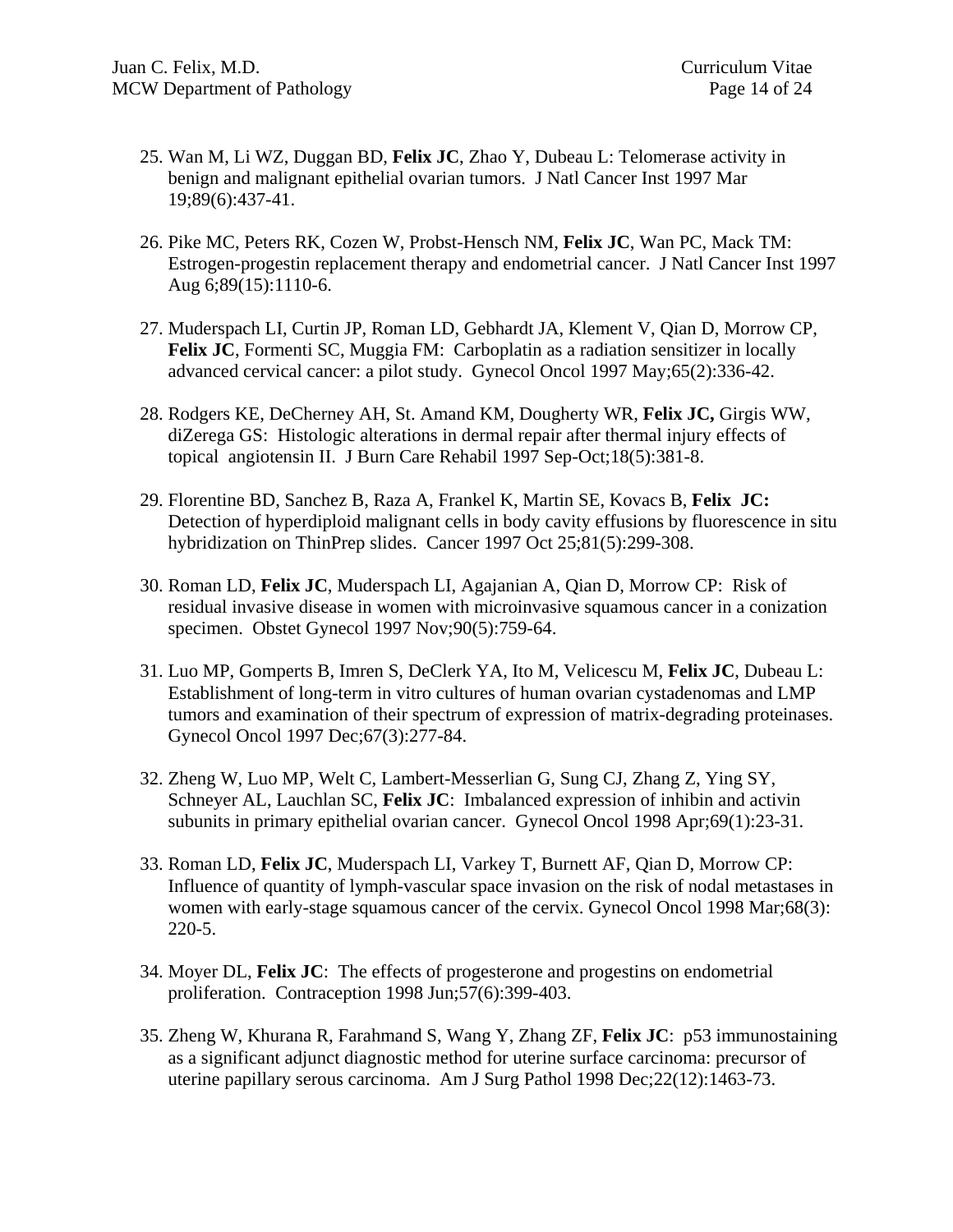- 36. McCluskey LL, Chen C, Delgadillo E, **Felix JC**, Muderspach LI, Dubeau L: Differences in p16 gene methylation and expression in benign and malignant ovarian tumors. Gynecol Oncol 199 Jan;72(1):87-92.
- 37. Wen WH, Reles A, Runnebaum IB, Sullivan-Halley J, Bernstein L, Jones LA, **Felix JC**, Kreienberg R, el-Naggar A, Press MF: p53 mutations and expression in ovarian cancers: correlation with overall survival. Int J Gynecol Pathol 1999 Jan;18(1):29-41,
- 38. Duggan BD, **Felix JC**, Muderspach LI, Gebhart JA, Groshen S, Morrow CP, Roman LD: Cold-knife conization versus conization by the loop electrosurgical excision procedure: a randomized, prospective study. Am J Obstet Gynecol 1999 Feb;180(2 Pt 1):276-82.
- 39. Amezcua CA, Zheng W, Muderspach LI, **Felix JC**: Down-regulation of bcl-2 is a potential marker of the efficacy of progestin therapy in the treatment of the endometrial hyperplasia. Gynecol Oncol 1999 Apr;73(1):126-36.
- 40. Paler RJ, **Felix JC**: Desmin, myoglobin and muscle-specific actin immunohistochemical staining in a case of embryonal rhabdomyosarcoma of the ovary. Appl Immunohistochem Molecular Morphol 1992 Sep;7(3):237-41.
- 41. Wen WH, Reles A, Ingo B, Sullivan-Halley J, Bernstein L, Jones LA, **Felix JC**, Kreienberg R, el-Naggar A, Press MF: p53 mutations and expression in ovarian cancers: correlation with overall survival. Int J Gynecol Pathol 1999 Jan;18(1):29-41.
- 42. Holschneider CH, **Felix JC**, Satmary W, Johnson MT, Sandweiss LM, Montz FJ: A single-visit cervical carcinoma prevention program offered at an inner city church. A pilot project. Cancer 1999 Dec 15;86(12):2659-67.
- 43. Rodgers K, Xiong S, **Felix JC**, Roda N, Espinoza T, Maldonado S, Dizerega G: Development of angiotensin (1-7) as an agent to accelerate dermal repair. Wound Repair Regen 2001 May-June;9(3):238-47.
- 44. Zheng W, Lu JJ, Luo F, Zheng Y, Feng Y, **Felix, JC**., Lauchlan SC., Pike MC: Ovarian epithelial tumor growth promotion by follicle-stimulating hormone and inhibition of the effect by luteinizing hormone. Gynecol Oncol 2000 Jan;76(1):80-8.
- 45. Paler RJ, Simpson DR, Kaye AM, Gunn S, **Felix JC:** The relationship of inflammation in the papanicolaou smear to chlamydia trachomatis infection in a high-risk population. Contraception 2000 Mar;61(3):231-4.
- 46. Amezcua CA, Lu JJ, **Felix JC**, Stanczyk FZ, Zheng W: Apoptosis may be an early event of progestin therapy for endometrial hyperplasia. Gynecol Oncol 2000 Nov;79(2):169- 76.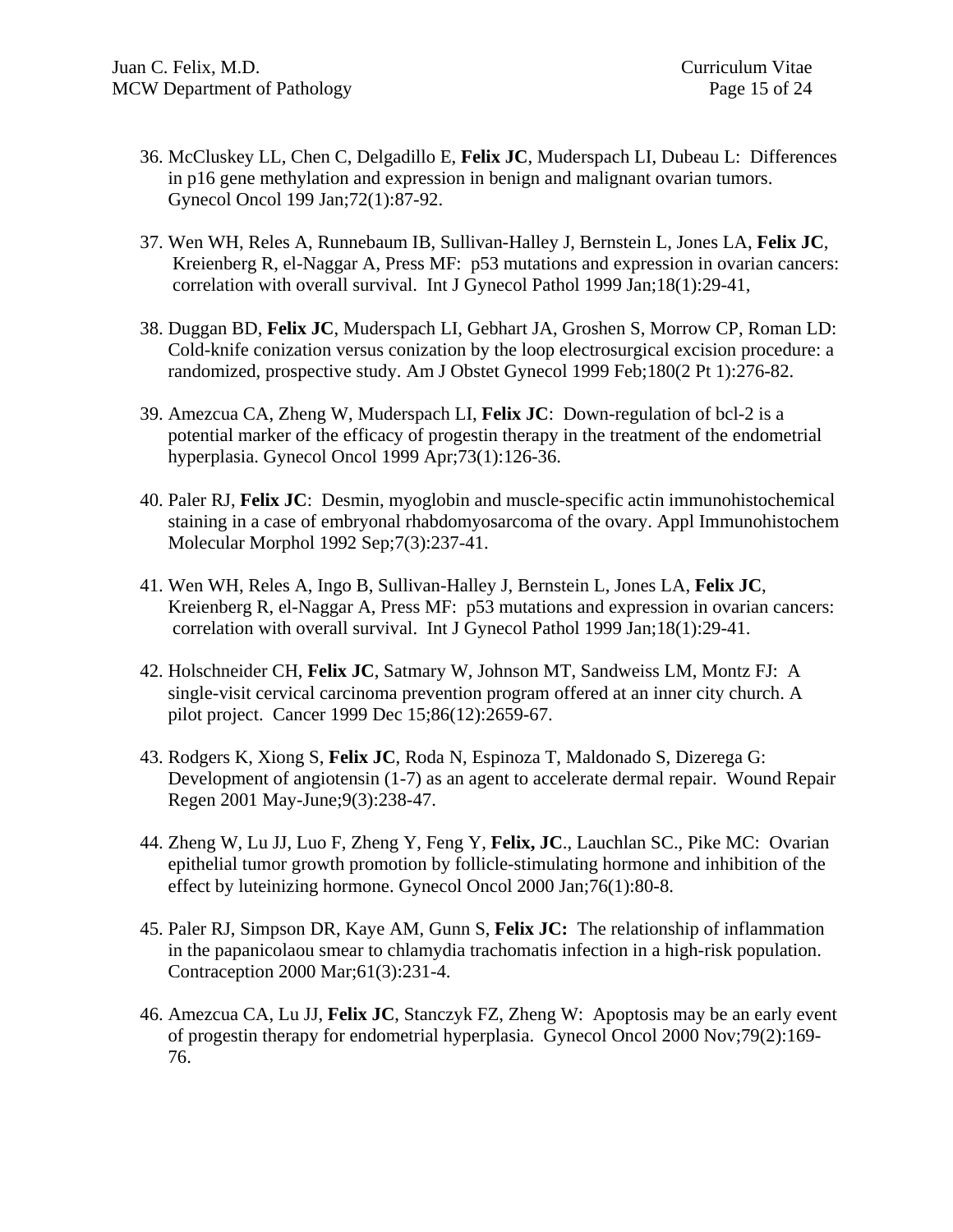- 47. Kurman RJ, **Felix, JC**, Archer DF, Nanavati, N, Arce, J, Moyer DL: Norethindrone acetate and estradiol-induced endometrial hyperplasia. Obstet Gynecol 2000 Sep;96(3): 373-9.
- 48. Formenti S, **Felix JC**, Salonga D, Danenberg K, Pike MC, Danenberg P: Expression of metastases-associated genes in cervical cancers resected in the proliferative and secretory phases of the menstrual cycle. Clin Cancer Res 2000 Dec;6:4653-57.
- 49. Amezcua CA, Bahador A, Naidu YM, **Felix JC**: Expression of human telomerase reverse transcriptase, the catalytic subunit of telomerase, is associated with the development of persistent disease in complete hydatidiform moles. Am J Obstet Gynecol 2001 Jun;184(7):1441-6.
- 50. Moyer DL, **Felix JC**, Kurman RJ, Cuffie CA: Micronized progesterone regulation of the endometrial glandular cycling pool. Int J of Gynecol Pathol 2001 Oct;20(4):374-9.
- 51. Olvera M, Harris S, Amezcua CA, McCourty A, Rezk S, Koo C, **Felix JC**, Brynes RK: Immunohistochemical expression of cell cycle proteins E2F-1, Cdk-2, Cyclin E, P27 (kip1), and Ki-67 in normal placenta and gestational trophoblastic disease. Mod Pathol 2001 Oct;14(1):1036-42.
- 52. Cozen W, Peters R, Reichardt JK, Ng W, **Felix JC**, Wan P, Pike MC: Galactose-1 phosphate uridyl transferase (GALT) genotype and phenotype, galactose consumption, and the risk of borderline and invasive ovarian cancer (United States). Cancer Causes Control 2002 Mar;13(2):113-20.
- 53. Goharkhay N, Wing DA, Pan V, McCausland V, Hanna M, Naidu YM, **Felix JC:** The expression of EP3-6 and inducible nitric oxide synthase messenger RNA are correlated in pregnant and misoprostol-treated but not in nongravid or menopausal myometrium. Am J Obstet Gynecol 2002 Jun;186(6):1202-6.
- 54. **Felix JC**, Lonky NM, Tamura K, Yu KJ, Naidu Y, Lai CR, Lonky SA: Aberrant expression of E-cadherin in cervical intraepithelial neoplasia correlates with a falsenegative Papanicolaou smear. Am J Obstet Gynecol 2002 Jun;186(6):1308-14.
- 55. Tourgeman DE, Lu JT, Boostanfar R, Amezcua C, **Felix JC**, Paulson RJ: Human chorionic gonadotropin suppresses ovarian epithelial neoplastic cell proliferation in vitro. Fertil Steril 2002 Nov;78(5):1096-9.
- 56. Monk BJ, Cogan M, **Felix JC**, Lonky NM, Bentz JS, Marshall CJ, Cestero RM, Rowe LR, Lonky SA: A stiff bristled, spiral-shaped ectocervical brush: a device for transepithelial tissue biopsy. Am J Obstet Gynecol 2002 Dec;100(6):1276-84.
- 57. Hindle WH, Arias RD, **Felix JC**, Sueda A: Breast cancer: adaptation of fine-needle aspiration to office practice. Clin Obstet Gynecol 2002 Sep;45(3):761-6.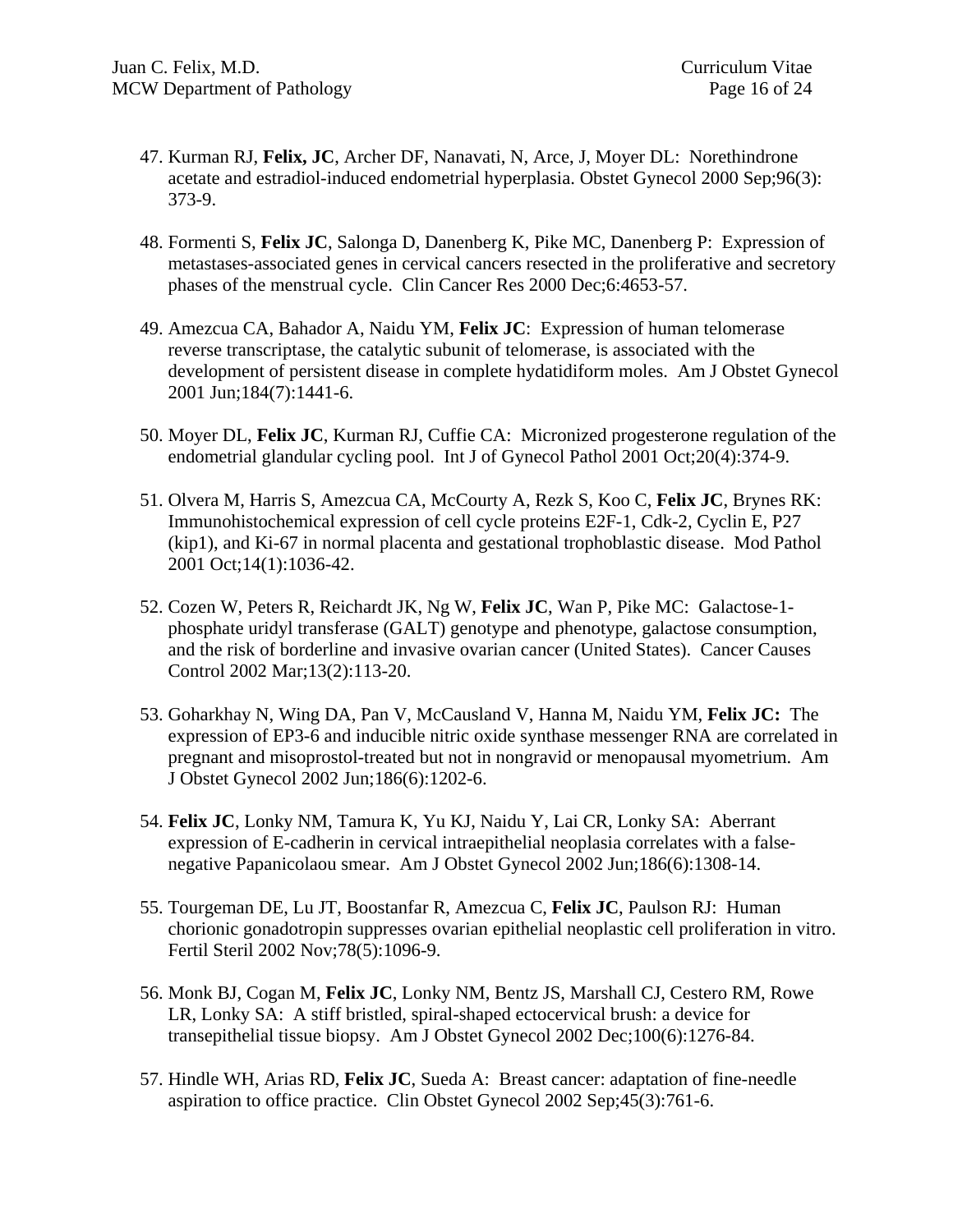- 58. Nouriani M, **Felix JC**, Dubeau L: Histogenesis and histopathological characteristic of Sertoli-Leydig cell tumors. CME J Gynecol Oncol 2002;7:114-20.
- 59. **Felix JC**, Amezcua C: In vitro adjuncts to the pap smear. Obstet Gynecol Clin North Am 2002 Dec;29(4):685-99.
- 60. Boostanfar R, Amezcua CA, Tourgeman DE, Roy S, **Felix JC**, Stanczyk FZ: Growth effects of raloxifene, estradiol, medroxy-progesterone acetate, and progesterone on human endometrial adenocarcinoma cells. Fertil Steril 2003 Jan;79(1):223-5.
- 61. Lonky NM, **Felix JC**, Naidu YM, Wolde-Tsadik G: Triage of atypical squamous cells of undetermined significance with hybrid capture II: colposcopy and histologic human papillomavirus correlation. Obstet Gynecol 2003 Mar;101(3):481-9.
- 62. Rodgers KE, Espinoza T, **Felix JC**, Roda N, Maldonado S, diZerega G: Acceleration of healing, reduction of fibrotic scar, and normalization of tissue architecture by an angiotensin analogue, NorLeu3-A(1-7). Plast Reconstr Surg 2003 Mar;111(3):1195-206.
- 63. **Felix JC**: The science behind the effectiveness of in vivo screening. Am J Obstet Gynecol 2003 Mar;188(3 Suppl):S8-12.
- 64. Wing DA, Goharkhay N, Hanna M, Naidu YM, Kovacs BW, **Felix JC**: EP3-2 receptor mRNA expression is reduced and EP3-6 receptor mRNA expression is increased in gravid human myometrium. J Soc Gynecol Investig 2003 Apr;10(3)124-9.
- 65. Pan VL, Goharkay N, **Felix JC**, Wing DA: FGL2 prothrombinase messenger RNA expression in gravid and nongravid human myometrium. Am J Obstet Gynecol 2003 Apr;188(4):1057-62.
- 66. Wang L, **Felix JC**, Lee JL, Tan PY, Tourgeman DE, O'Meara AT, Amezcua CA: The proto-oncogene c-kit is expressed in leiomyosarcomas of the uterus. Gynecol Oncol 2003 Aug;90(2):402-6.
- 67. Jain JK, Nicosia AF, Nucatola DL, Lu JJ, Kuo J, **Felix JC**: Mifepristone for the prevention of breakthough bleeding in new starters of depomedroxyprogesterone acetate. Steroids 2003 Nov;68(10-13):115-9.
- 68. Rodgers KE, Roda N, **Felix JC**, Espinoza T, Maldonado S, diZerega G: Histological evaluation of the effects of angiotensin peptides on wound repair in diabetic mice. Exp Dermatol 2003 Dec;12(6):784-90.
- 69. Padilla-Paz LA, Carlson J, Twiggs LB, Lonky N, Crum CP, **Felix J**, Hunter V, Krumholz B, Massad LS, Benedet JL. Evidence supporting the current management guidelines for high-grade squamous intraepithelial lesion cytology. J Low Genit Tract Dis. 2004 Apr;8(2):139-46.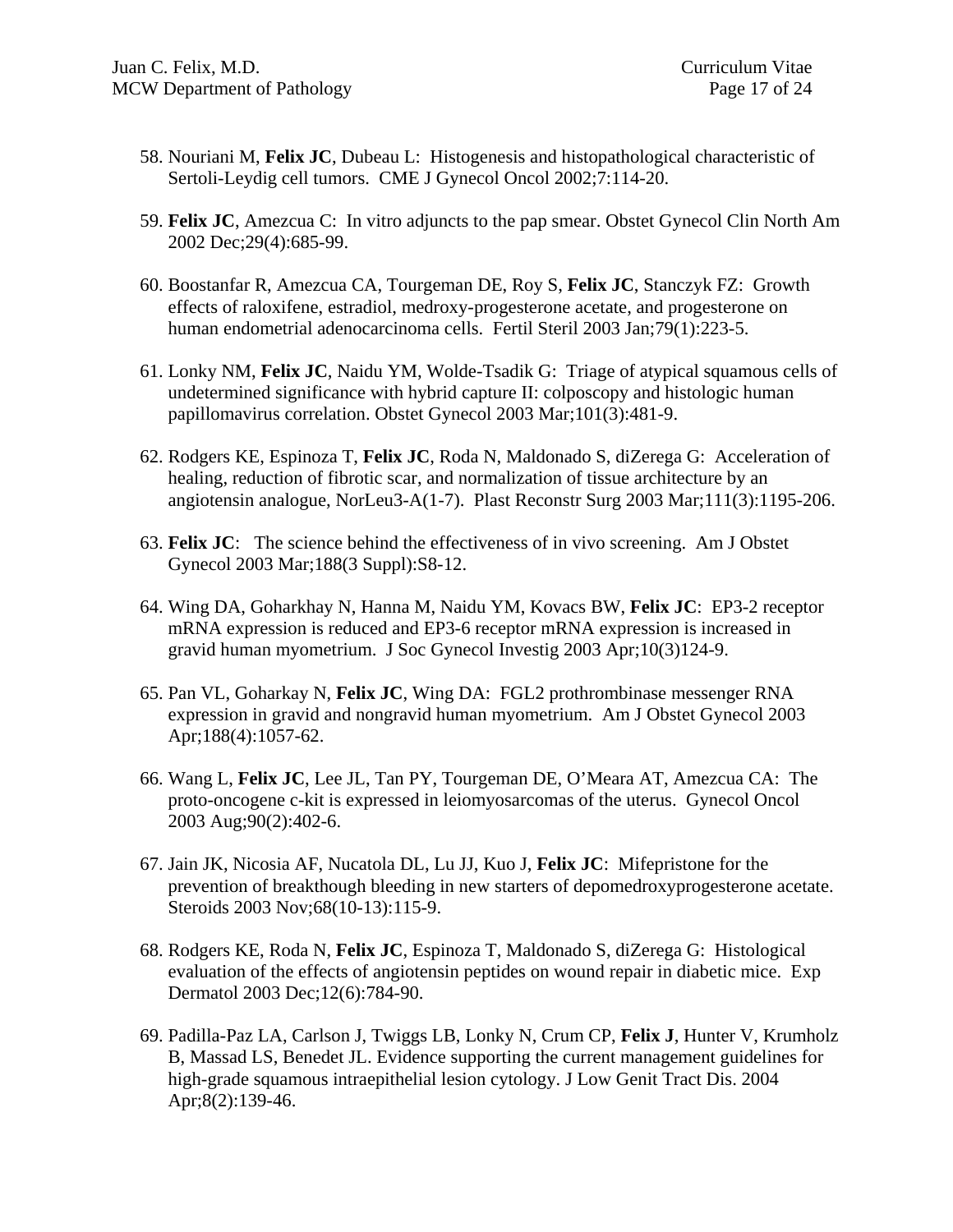- 70. Lentz SE, Muderspach LI, **Felix JC**, Ye W, Groshen S, Amezcua CA: Identification of micrometastases in hiostologically negative lymph nodes of early-stage cervical cancer patients. Obstet Gynecol 2004 Jun;103(6):1204-10.
- 71. Lonky NM, **Felix JC**, Tsadik GW, Lonky S: False-negative hybrid capture II results related to altered adhesion molecule distribution in women with atypical squamous cells pap smear results and tissue-based human papillomavirus-positive high-grade cervical intraepithelial neoplasia. J Low Genit Tract Dis 2004 Oct;8(4):285-91.
- 72. Amezcua CA, Begley SJ, Mata N, **Felix JC**, Ballard CA: Aggressive angiomyxoma of the female genital tract: a clinicopathologic and immunohistochemical study of 12 cases. Int J Gynecol Cancer 2005 Jan-Feb;15(1):140-5.
- 73. Jain JK, Li A, Minoo P, Nucatola DL, **Felix JC:** The effect of nonoxynol-9 on human endometrium. Contraception 2005 Feb;71(2):137-42.
- 74. Li A, **Felix JC**, Hao J, Minoo P, Jain JK: Menstrual-like breakdown and apoptosis in human endometrial explants. Hum Reprod 2005 Jun;20(6):1709-19.
- 75. Li A, **Felix JC**, Minoo P, Amezcua CA, Jain JK: Effect of mifepristone on proliferation and apoptosis of Ishikawa endometrial adenocarcinoma cells. Fertil Steril 2005 Jul;84(1):202-11.
- 76. Jain JK, Li A, Nucatola DI, Minoo P, **Felix JC**: Nonoxynol-9 induces apoptosis of endometrial explants by both caspase-dependent and –independent apoptotic pathways. Biol Reprod 2005 Aug;73(2):382-8.
- 77. Jain JK, Li A, Yan W. Minoo P, **Felix JC**: Effects of mifepristone on proliferation and apoptosis of human endometrium in new users of medroxyprogesterone acetate. Hum Reprod 2006 Mar;21(3):798-809.
- 78. Cremer M, Jamishidi RM, Muderspach L, Tsao-Wei D., **Felix JC**, Blumenthal PD: Digital camera assessment for detection of cervical intraepithelial neoplasia in rural El Salvador. Int J Gynaecol Obstet 2005 Oct;91(1):42-6.
- 79. Chernofsky MR, **Felix JC**, Muderspach LI, Morrow CP, Ye W, Groshen SG, Roman LD: Influence of quantity of lymph vascular space invasion on time to recurrence in women with early-stage squamous cancer of the cervix. Gynecol Oncol 2006 Feb; 100(2): 288-93.
- 80. Eisenkop SM, Spirtos NM, Lin WM, **Felix JC:** Laparoscopic modified radical hysterectomy: a strategy for clinical dilemma. Gynecol Oncol 2005 Feb;96(2):484-9.
- 81. Kobak W, Lu J, Hardart A, Zhang C, Stanczyk FZ, **Felix JC**: Expression of lysyl oxidase and transforming growth factor beta2 in women with severe pelvic organ prolapsed. J Reprod Med 2005 Nov: 50(11):827-31.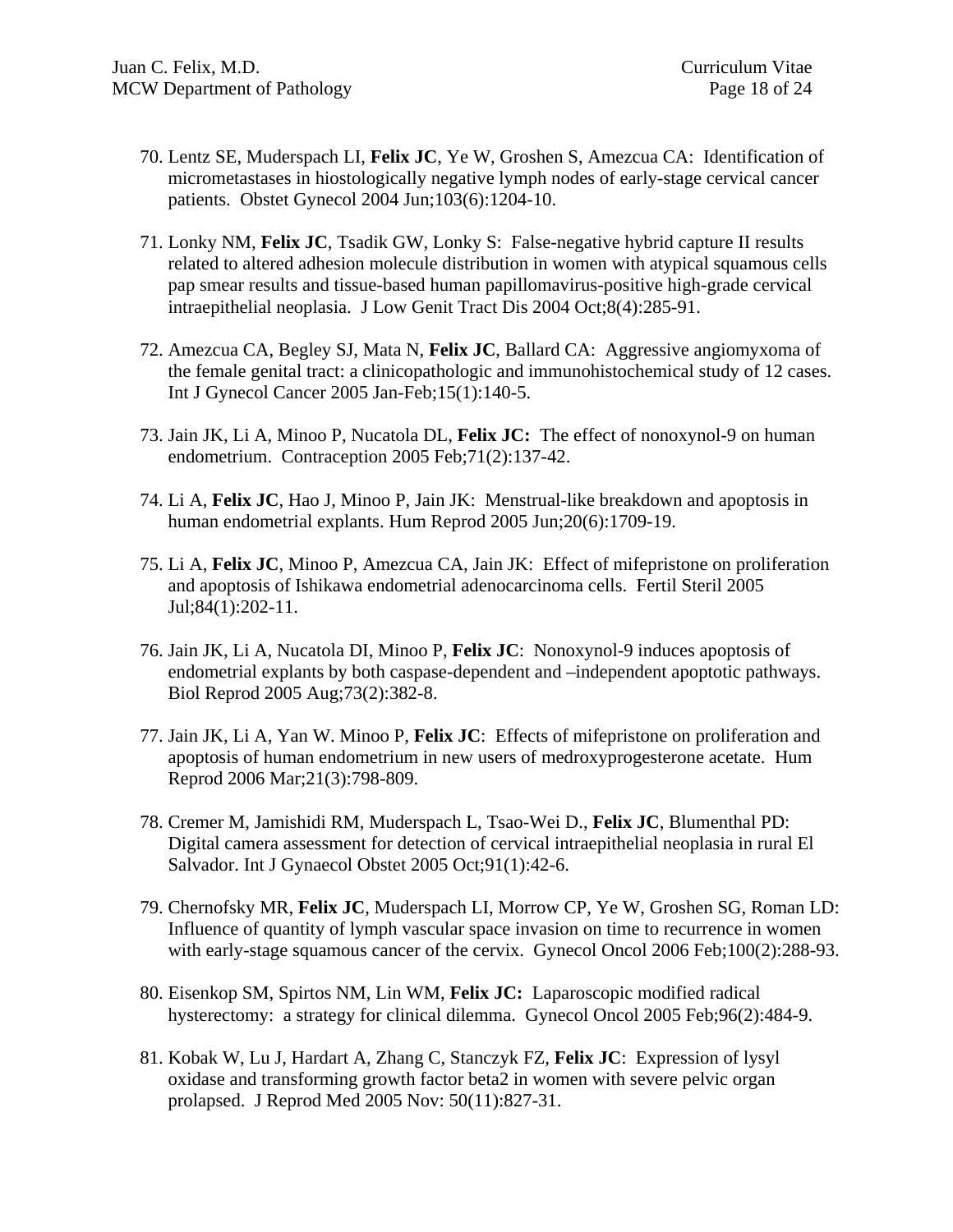- 82. Wing DA, Goharkhay N, **Felix JC**, Rostamkhani M, Naidu YM, Kovaks BW: Expression of the oxytocin and V1a vasopressin receptors in human myometrium in differing physiologic states and following misoprostol administration. Gynecol Obstet Invest 2006;62(4):181-5. Epub 2006 May 29.
- 83. Amezcua CA, MacDonald HR, Lum CA, Yi W, Muderspach LI, Roman LD, **Felix JC:**  Endometrial cancer patients have a significant risk of harboring isolated tumor cells in histologically negative lymph nodes. Int J Gynecol Cancer 2006 May-Jun;16(3):1336- 41.
- 84. Steiner AZ, Xiang M, Mack WJ, Shoupe D, **Felix JC**. Lobo RA, Hodis HN: Unopposed estradiol therapy in postmenopausal women: results from two randomized trials. Obstet Gynecol 2007 Mar; 109 (3):581-7.
- 85. White T, **Felix JC**: Pelvic actinomycosis with retained intrauterine fetal bone: a case report. J Reprod Med 2007 Mar; 52(3):220-2.
- 86. Minaglia S, Terbell H, **Felix JC**, Ballard CA: Polypoid cystitis resulting from ovarian abscess. Int Urogynecol J Pelvic Floor Dysfunct 2007 May;18(5):579-82.
- 87. Li A, **Felix JC**, Yang W, Xiong DW, Minoo P, Jain JK: Effect of mifepristone on endometrial matrix metalloproteinase expression and leukocyte abundance in new medroxyprogesterone acetate users. Contraception 2007 Jul;76(1):57-65.
- 88. Roman LD, Wilczynski S, Muderspach LI, Burnett AF, O'Meara A, Brinkman JA, Kast WM, Facio G, Felix JC, Aldana M, Weber JS: A phase II study of Hsp-7 (SGN-00101) in women with high-grade cervical intraepithelial neoplasia. Gynecol Oncol 2007 Sep; 106(3):558-66.
- 89. Goharkay N, Lu J, **Felix JC**, Wind DA: Expression of calcitonin gene-related peptidereceptor component protein (CGRP-RCP) in human myometrium in differing physiological states and following misoprosotol administration. Am J Perinatol 2007 Sep; 24(8): 497-500.
- 90. Archer DF, Hendrix S, Ferenczy A, **Felix JC**, Gallagher JC, Rymer J, Skouby SO, den Hollander W, Stathopoulos V, Helmond FA: THEBES Study Group. Tibolone histology of the endometrium and breast endpoints study: design of the trial and endometrial histology at baseline in postmenopausal women. Fertil Steril 2007 Oct;88(4):866-78.
- 91. Jain, JK, Li A, Yang W, Minoo P, **Felix JC**: Mifepristone alters expression of endometrial steroid receptors and their cofactors in new users of medroxyprogesterone acetate. Fertil Steril 2007 Jan;87(1):8-23.
- 92. Li A, **Felix JC**, Yang W, Jain JK. Effect of mifepristone on the expression of endometrial secretory leukocyte protease inhibitor in new medroxyprogesterone acetate users. Fertil Steril 2008 Sep;90(3):872-5.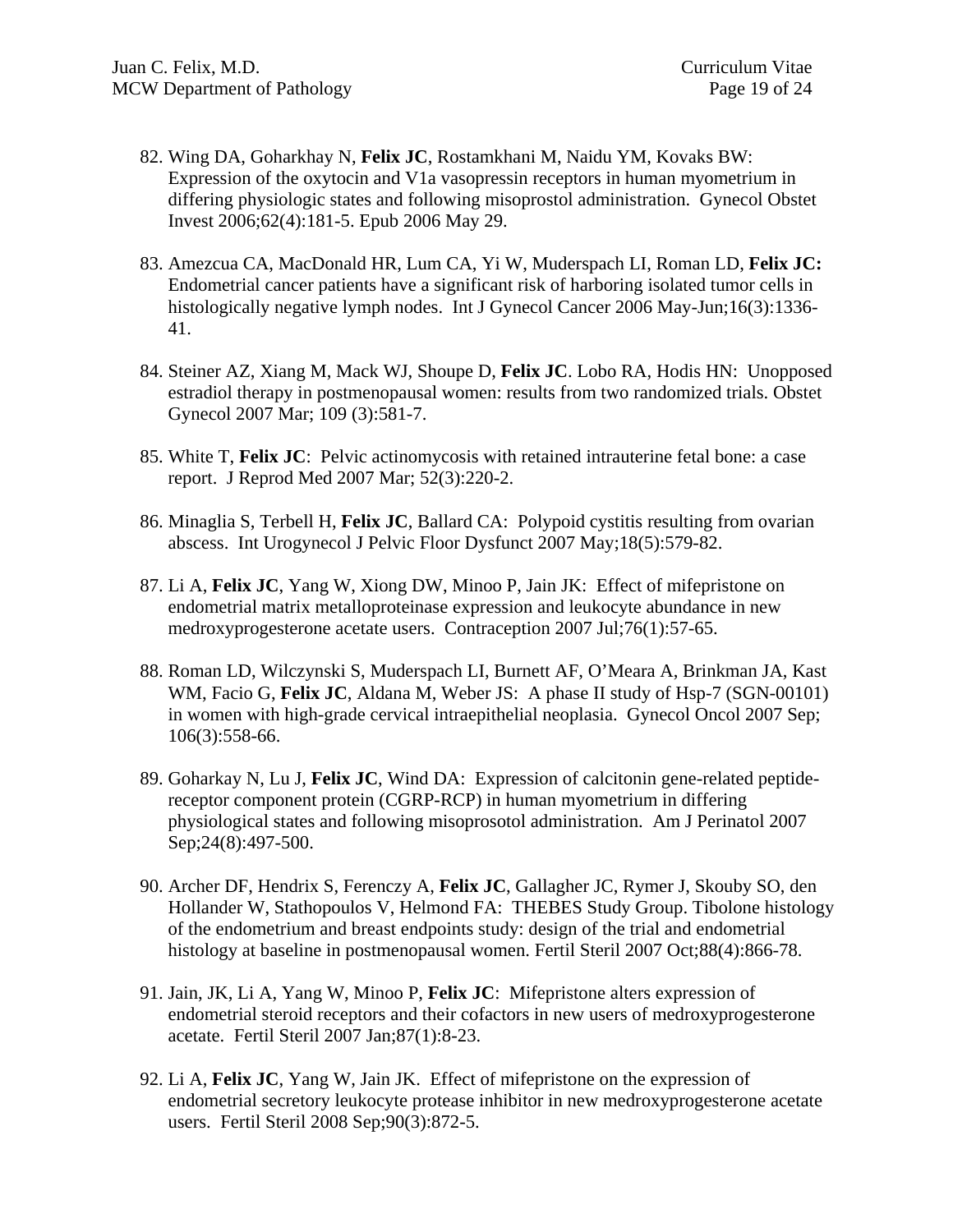- 93. Klutke J, Ji Q, Campeau J, Starcher B, **Felix JC**, Stanczyk FZ, Klutke C: Decreased endopelvic fascia elastin content in uterine prolapse. Acta Obstet Gynecol Scand 2008; 87(1): 111-5.
- 94. Gupta P, Ozel B, Stanczyk FZ, **Felix JC**, Mishell DR: The effect of transdermal and vaginal estrogen therapy on markers of postmenopausal estrogen status. Menopause 2008 Jan-Feb;15(1):94-7.
- 95. Davis-Dao CA, Cremer M, **Felix J**, Cortessis VK: Effect of cervicitis on visual inspection with acetic acid. J Low Genit Tract Dis 2008 Oct;12(4):282-6.
- 96. Lee RH, Goodwin TM, Yang W, Li A, Wilson ML, Mullin PM, **Felix JC:** Quantitative detection of EP3-II, III and VI messenger RNA in gravid and non-gravid human myometrium using real-time RT-PCR. J Matern Fetal Neonatal Med 2009 Jan; 22(1):59- 64.
- 97. Li A, Lee RH, **Felix JC**, Minoo P, Goodwin TM: Alteration of secretory leukocyte protease inhibitor in human myometrium during labor. Am J Obstet Gynecol 2009 Mar; 200(3): 311.
- 98. Cremer ML, Conlisk E, **Felix JC:** HPV screening for cervical cancer in rural India. N Engl J Med 2009 Jul 16;361(3):305.
- 99. Cremer ML, Peralta EI, Dheming SG, Jimenez ME, Davis-Dao CA, Alonso TA, Blumenthal PD, **Felix JC:** Digital assessment of the reproductive tract versus colposcopy for directing biopsies in women with abnormal Pap smears. J Low Genit Tract Dis 2010 Jan;14(1):5-10.
- 100. Cremer ML, Alonzo TA, Alspach AE, Shulman IA, Cernosek S, Tsai S, Kalichanda N, Felix JC: Diagnostic reproducibility of cervical intraepithelial neoplasia 3 and atrophy in menopausal women on hematoxylin and eosin, Ki-67, and p16 stained slides. J Low Genit Tract Dis 2010 Apr;14 (2):108-12.
- 101. Lonky NM, Mahdavi A, Wolde-Tsdaik G, Bajamundi K, **Felix JC**: Evaluation of the clinical performance of high-risk human papillomavirus testing for primary screening: a retrospective review of the Southern California Permanente Medical Group experience. J Low Genit Tract Dis 2010 Jul;14(3):200-5.
- 102. Patel S, Li A, Goodwin TM, Brower M, Blitz M, Minoo P, **Felix JC**, Lee RH: Effect of 17-alpha hydroxyprogesterone caproate on the production of tumor necrosis factor-alpha And the expression of cyclooxygenase-2 in lipopolysaccaride-treated gravid human myometrial explants. J Perinatol 2010 Sep;30(9):584-9.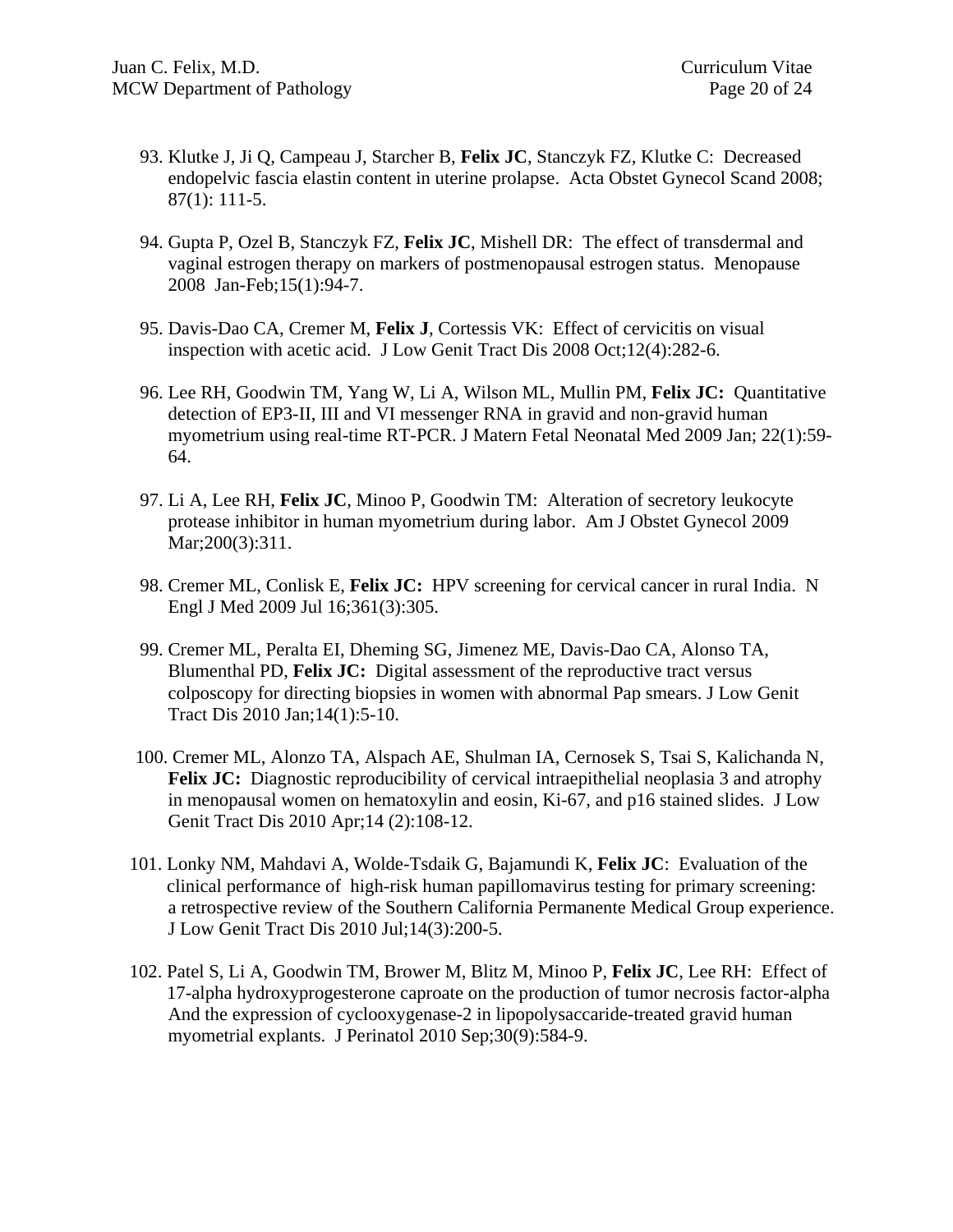- 103. Noe' G, Sitruk-Ware R, Zegers-Hochschild F, Variano B, Montero JC, Arriagada P, Li A, Stanczyk FZ, **Felix JC**, Mishell DR, Croxatto HB: Endometrial effect of Progesterone delivered by vaginal rings in estrogen-treated postmenopausal women. Climacteric 2010 Oct;13(5):433-41.
- 104. Reynolds EA, Tierney K, Keeney GL, **Felix JC**, Weaver AL, Roman LD, Cliby WA: Analysis of outcomes of microinvasive adenocarcinoma of the uterine cervix by treatment type. Obstet Gynecol 2010 Nov;116(5):1150-7. Review.
- 105. Lewis RA, Taylor D, Natavio MF, Melamed A, **Felix JC**, Mishel D Jr: Effects of the Levonorgestrel-releasing intrauterine system on cervical mucus quality and sperm penetrability. Contraception 2010 Dec;82(6):491-6).
- 106. Nelken RS, Ozel BZ, Leegant AR, **Felix JC**, Mishell DR: Randomized trial of estradiol Vaginal ring versus oral oxybutynin for the treatment of overactive bladder. Menopause 2011 Sep;18(9):962-6.
- 107. Natavio ME, Taylor D, Lewis RA, Blumenthal P, **Felix JC**, Melamed A, Gentzschein E, Stanczyk FZ, Mishell DR Jr: Temporal changes in cervical mucus after insertion of the Levonorgestrel-releasing intrauterine system. Contraception 2012 Oct 31. Pii:S001 7824(12)00888-8. Doi: 10.1016/j. contraception 2012.09.034 [Epub ahead of print].
- 108. Srivastava SA, Wang Y, Vallone J, **Felix JC**: Primary clear cell carcinoid tumors of the vulva. Am J Surg Pathol 2012, Sep;36(9):1371-5.
- 109. Winter M, Cestero RM, Burg A, **Felix JC**, Han C, Raffo AM, Vasilev S: Fabric-based exocervical and endocervical biopsy in comparison with punch biopsy and sharp curettage. J Low Genit Tract Dis 2012 Apr;16(2):80-7.
- 110. Li A, Chan B, **Felix JC**, Xing Y, Li M, Brody SL, Borok Z, Li C, Minoo P. Tissu dependent consequences of Apc inactivation on proliferation and differentiation of ciliated cell progenitors via Wnt and notch signaling. PLoS One. 2013 Apr 30;8(4):e62215.
- 111. Chandavarkar U, Kuperman JM, Muderspach LI, Opper N, **Felix JC**, Roman L. Endometrial echo complex thickness in postmenopausal endometrial cancer. Gynecol Oncol. 2013 Oct;131(1):109-12.
- 112. Quaas AM, Kono N, Mack WJ, Hodis HN, **Felix JC**, Paulson RJ, Shoupe D. Effect of isoflavone soy protein supplementation on endometrial thickness, hyperplasia, and endometrial cancer risk in postmenopausal women: a randomized controlled trial. Menopause. 2013 Aug;20(8):840-4.
- 113. Guo J, Cremer M, Maza M, Alfaro K, **Felix JC**: Evaluation of a Low-Cost Liquid-Based Pap Test in Rural El Salvador: A Split-Sample Study. J Low Genit Tract Dis. 2014 Apr;18(2):151-5.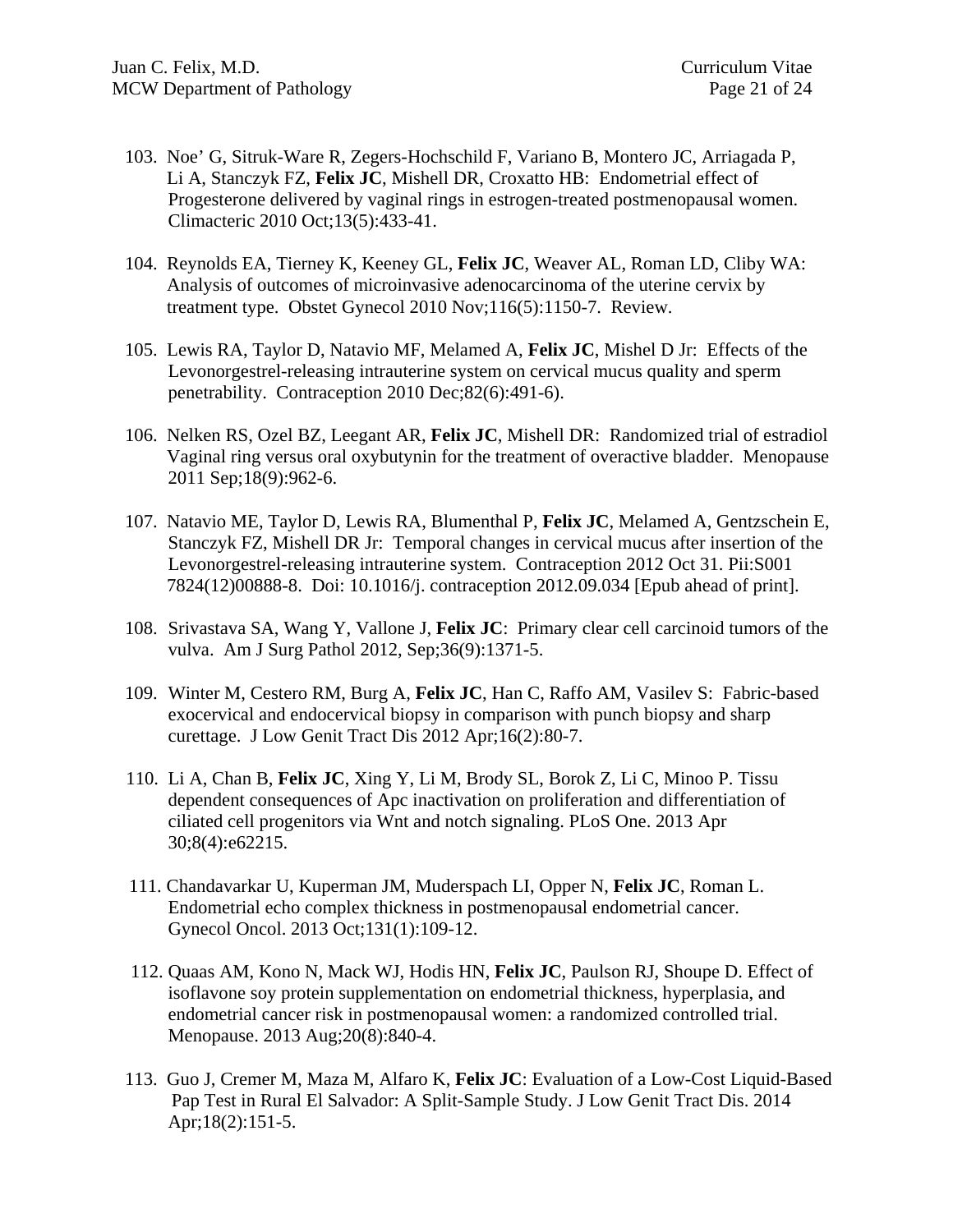- 114. Diedrich JT, **Felix JC**, Lonky NM. Do Colposcopically Directed Biopsies and Endocervical Curettage Serve to Induce Regression of Cervical Intraepithelial Neoplasia? J Low Genit Tract Dis 2014 Oct;18 (4):322-5.
- 115. Tierney KE, Lin PS, Amezcua C, Matsuo K, Ye W, **Felix JC**, Roman LD. Cervical conization of adenocarcinoma in situ: a predicting model of residual disease. Am J Obstet Gynecol. 2014 Apr;210(4):366.e1-5.
- 116. Blue NR, **Felix JC**, Jaque J. Primary ovarian leiomyoma in a premenarchal adolescent: first reported case. J Pediatr Adolesc Gynecol. 2014 Aug;27(4):e87-8.
- 117. Patel S, Pinheiro M, **Felix JC**, Opper N, Ouzounian JG, Lee RH. A case-control review of placentas from patients with intrahepatic cholestasis of pregnancy. Fetal Pediatr Pathol. 2014 Aug;33(4):210-5.
- 118. Rosenbaum AJ, Gage JC, Alfaro KM, Ditzian LR, Maza M, Scarinci IC, **Felix JC**, Castle PE, Villalta S, Miranda E, Cremer ML. Acceptability of self-collected versus providercollected sampling for HPV DNA testing among women in rural El Salvador. Int J Gynaecol Obstet. 2014 Aug;126(2):156-60.
- 119. Medeiros F, **Felix JC**. Intraoperative frozen section consultation in gynecologic pathology. Methods Mol Biol. 2014;1180:209-20. doi: 10.1007/978-1-4939-1050-2\_11.
- 120. Diedrich JT, **Felix JC**, Lonky NM. Contribution of Exocervical Biopsy, Endocervical Curettage, and Colposcopic Grading in Diagnosing High-Grade Cervical Intraepithelial Neoplasia. J Low Genit Tract Dis. 2014 Jan 28.
- 121. Diedrich JT, **Felix JC**, Lonky NM. Do colposcopically directed biopsy and endocervical curettage serve to induce regression of cervical intraepithelial neoplasia? J Low Genit Tract Dis. 2014 Oct;18(4):322-5.
- 122. Campos NG, Maza M, Alfaro K, Gage JC, Castle PE, **Felix JC**, Cremer ML, Kim JJ. The comparative and cost-effectiveness of HPV-based cervical cancer screening algorithms in El Salvador. Int J Cancer. 2015 Aug 15;137(4):893-902.
- 123. Stany MP, Stone PJ, **Felix JC**, Amezcua CA, Groshen S, Ye W, Kyser KL, Howard RS, Zahn CM, Muderspach LI, Lentz SE, Chernofsky MR. Lymph Node Micrometastases in Early-Stage Cervical Cancer are Not Predictive of Survival. Int J Gynecol Pathol. 2015 Jul;34(4):379-84.
- 124. Development of a Cost-Effective Educational Tool to Promote Acceptance of the HPV Vaccination by Hispanic Mothers. Brueggmann D, Opper N, **Felix J**, Groneberg DA, Mishell DR Jr, Jaque JM. **J** Community Health. 2015 Oct 29. [Epub ahead of print] PMID: 26516016.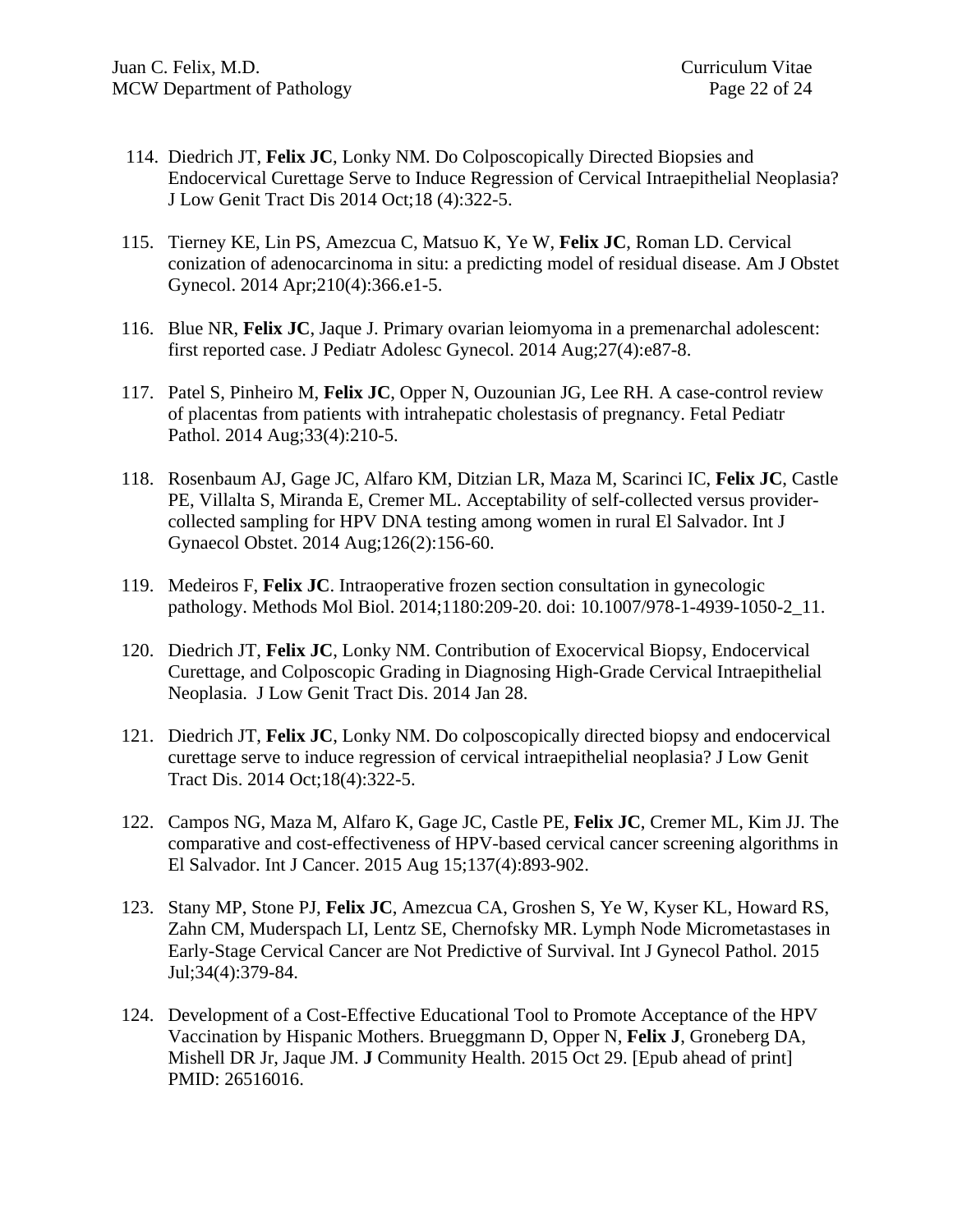- 125. Clinical-Economic Modeling Analysis Of Human Papillomavirus (Hpv) Co-Testing With Genotyping Versus Primary Hpv Testing For Cervical Cancer Screening. Felix JC, Lacey MJ, Miller JD, Lenhart GM, Kulkarni R. Value Health. 2015 Nov;18(7):A353. doi: 10.1016/j.jval.2015.09.651. Epub 2015 Oct 20.
- 126. Introducing a High-Risk HPV DNA Test Into a Public Sector Screening Program in El Salvador. Cremer ML, Maza M, Alfaro KM, Kim JJ, Ditzian LR, Villalta S, Alonzo TA, **Felix JC**, Castle PE, Gage JC. J Low Genit Tract Dis. 2016 Apr;20(2):145-50.
- 127. The Clinical and Economic Benefits of Co-Testing Versus Primary HPV Testing for Cervical Cancer Screening: A Modeling Analysis. **Felix JC**, Lacey MJ, Miller JD, Lenhart GM, Spitzer M, Kulkarni R. J Womens Health (Larchmt). 2016 Jun;25(6):606- 16.
- 128. Vascular Effects of Early versus Late Postmenopausal Treatment with Estradiol. Hodis HN, Mack WJ, Henderson VW, Shoupe D, Budoff MJ, Hwang-Levine J, Li Y, Feng M, Dustin L, Kono N, Stanczyk FZ, Selzer RH, Azen SP; ELITE Research Group. N Engl J Med. 2016 Mar 31;374(13):1221-31.

# **BOOK CHAPTERS**

- 1. Neutrophil Function in Burn Patients: **Felix JC** and Davis JM. In: Advances in Host Defense Mechanisms. Ed. JI Gallin, A.S. Fauci, Vol 6 Host Defenses in Trauma and Surgery, Guest Ed. JM Davis, GT Shires, Raven Press, New York, 1986.
- 2. Gynecologic and Testicular Neoplasms: **Felix JC**, Sherrod AE and Taylor CR: In: Immunomicroscopy: A Diagnostic Tool for the Surgical Pathologist, Ed. Taylor CR and Cote RC, Second Edition, W.B. Saunders Co., 1994.
- 3. Fine-needle aspiration cytology of the breast: Florentine B and **Felix JC**. In: Breast care, Ed. Hindle WH, Springer-Verlag, New York, 1998.
- 4. Pathology of the female breast: **Felix JC**. In: Breast care, Ed. Hindle WH, Springer-Verlag, New York, 1998.
- 5. Therapeutics-cancer of the endometrium, ovary, and cervix: **Felix JC**, Kurman RJ. In: Estrogens and progestogens in Clinical Practice, Eds. Fraser IS, Jansen R, Lobo RA, Whitehead M, First Edition, Churchill Livingstone, London, 1998.
- 6. The Papanicolaou Smear: Liquid-Based, Thin-Layer Cytology: **Felix JC**. In: Colposcopy Principles and Practice: An Integrated Textbook and Atlas, Eds. Apgar BS, Brotzman GL, Spitzer M, W.B. Saunders Co. New York, 2002.
- 7. Vulva and Vagina: Burks RT, **Felix JC**, In: Modern Surgical Pathology, Female Reproductive System. Weidner N, Cote RC, Suster S, Weiss LM. Saunders Co. PA, 2003.